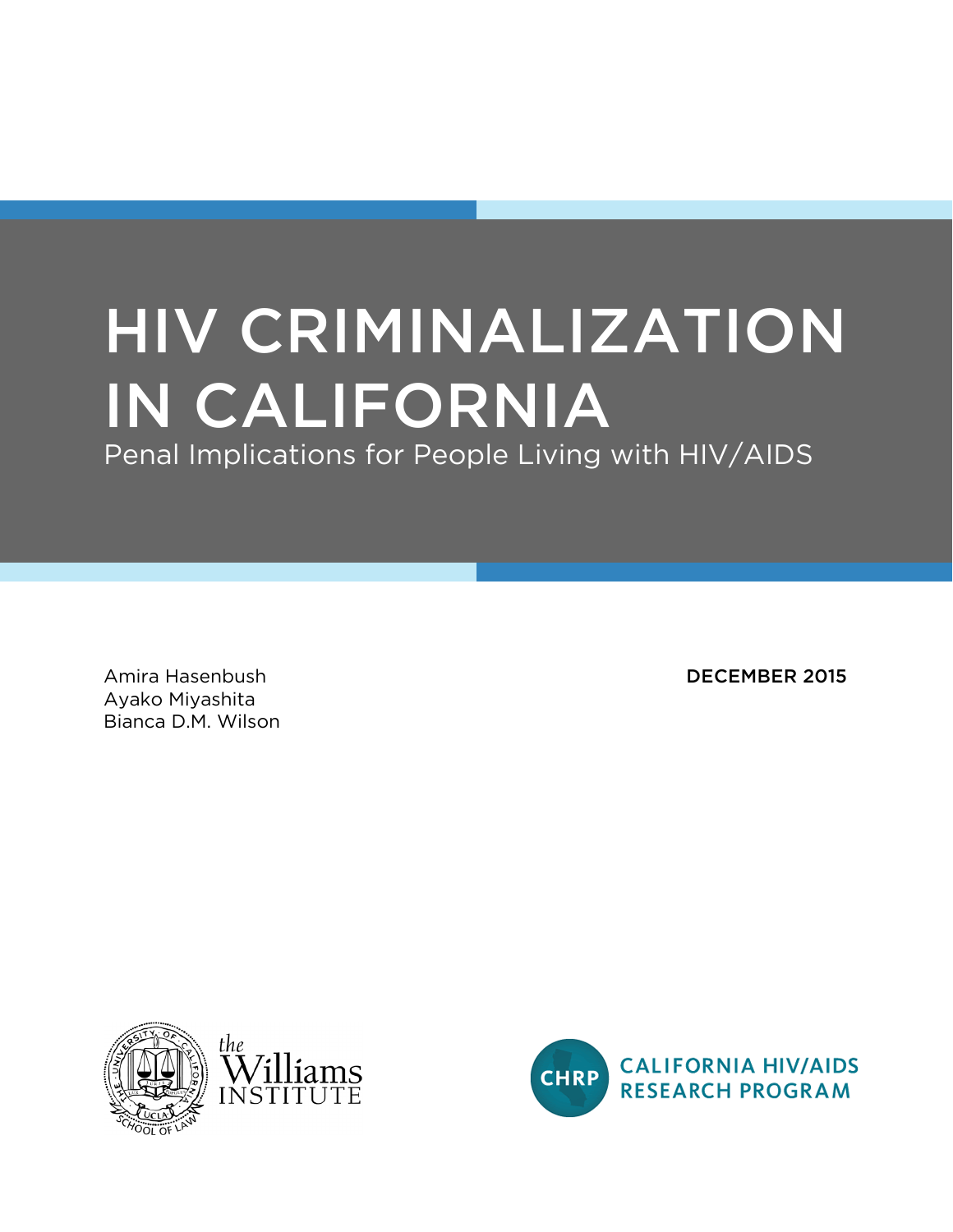# . . . . . . . EXECUTIVE SUMMARY

# A. INTRODUCTION

HIV criminalization is a term used to describe statutes that either criminalize otherwise legal conduct or that increase the penalties for illegal conduct based upon a person's HIV-positive status. While only one HIV criminalization law can be found in federal law,<sup>1</sup> more than two-thirds of states and territories across the United States have enacted their own HIV criminal laws. Some HIV criminal laws do not require transmission of HIV, and in some states, these laws criminalize conduct that poses a negligible risk of transmission, such as spitting or biting. California has four HIV-specific criminal laws, and one non-HIVspecific criminal law that criminalizes exposure to any communicable disease.

## B. CRIMINAL OFFENDER RECORD INFORMATION DATA

Given the lack of comprehensive data on the use of HIV criminal laws in California, Williams Institute researchers contacted the California Department of Justice and requested access to criminal offender record information (CORI) data. CORI data record any contacts an individual may have with the criminal justice system, from every event beginning at arrest through sentencing, so these data provide a full chronological record of how these laws are being utilized. After obtaining necessary security clearances, Williams Institute researchers were able to access the de-identified criminal history of all individuals who had had contact with the criminal justice system under Cal. Penal Code § 647f (solicitation while HIVpositive), Cal. Health & Safety Code § 120291 (exposure to HIV with intent to transmit), Cal. Penal Code § 12022.85 (sex offense sentence enhancement for HIV-positive status in nonconsensual sex crimes) and Cal. Health & Safety Code § 120290 (misdemeanor exposure to any communicable disease) from the time of their enactment to June 2014.

# C. MAIN FINDINGS

- Overall, 800 people have come into contact<sup>2</sup> with the California criminal justice system from 1988 to June 2014 either under an HIV-related law or under the misdemeanor exposure law as it related to a person's HIV-positive status.
- The vast majority (95%) of all HIV-specific criminal incidents impacted people engaged in sex work or individuals suspected of engaging in sex work.
- An overall high period of enforcement occurred between 1995 and 2004, with interactions peaking in the year 2000, when 70 people had HIV-related criminal contact. In 2013, the most recent full year for which data were analyzed, 17 people had HIV-related criminal contact, the lowest number since 1991.

<sup>1</sup> *See* 18 U.S.C. § 1122 (2015)(pertaining to the donation or sale of blood or other potentially infectious fluids or tissues).

<sup>&</sup>lt;sup>2</sup> Throughout the report, we use the phrase "come into contact," because there were many different ways in which an HIV-related offense could come up in someone's criminal history. For example, for some individuals, the original arrest would be under an HIV-related code, while in other instances, the HIV-related code would not come into play until charging or sentencing. Also, some people were arrested or cited under HIV-related codes without any further prosecution under those codes. Therefore, we use "come into contact" to encompass all of the different ways that a person may have fallen under the jurisdiction of the California criminal justice system.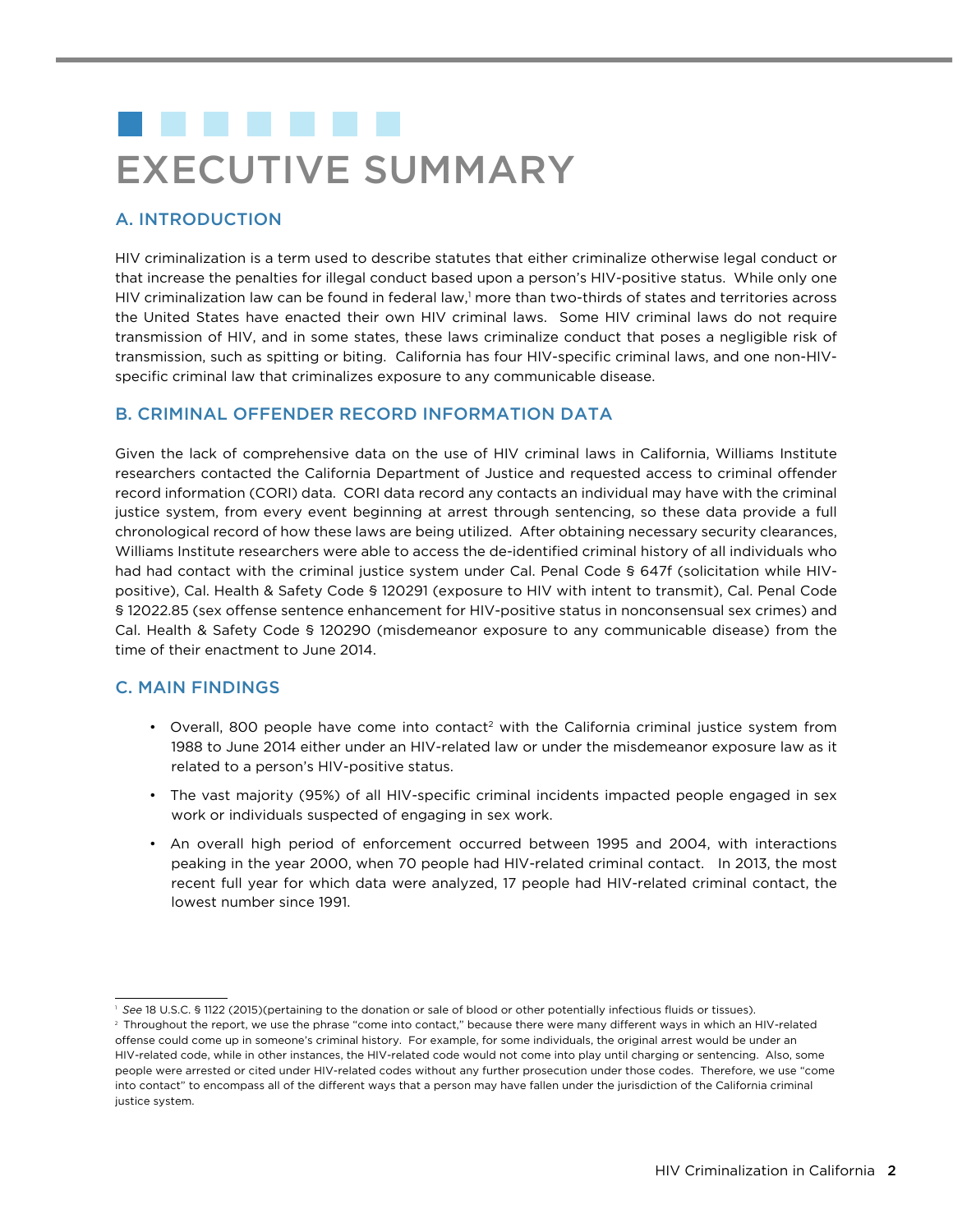- Nearly half (48%) of all enforcement of HIV criminalization laws occurred in Los Angeles County (547 incidents). Nine percent of the HIV-specific criminal incidents (104 incidents) took place in Sacramento County. By contrast, 37% of people living with HIV/AIDS in California have lived in Los Angeles County, and 3% lived in Sacramento County.
- Black people and Latino/as make up two-thirds (67%) of the people who came into contact with the criminal justice system based on their HIV, although just half (51%) of people living with HIV/ AIDS in California are Black and Latino/a.
- Women made up 43% of those who came into contact with the criminal justice system based on their HIV-positive status, but women are less than 13% of the HIV-positive population in California.
	- Black women and White women make up 4% and 3% respectively of the population of people diagnosed with HIV in California, but 21% and 15% respectively of the population of people who had contact with the criminal justice system related to their HIV status.
	- By comparison, White men make up 40% of the population of people diagnosed with HIV in California, but only 16% of those who had contact with the criminal justice system related to their HIV status.
- Overall, 31% of HIV-specific criminal incidents resulted in charges for an HIV-related crime. (Forty-three percent of incidents did not result in any charges, and 26% were charged with non-HIV-specific offenses.)
- Nearly every incident in which HIV-specific charges were brought resulted in a conviction (389 out of 390 incidents), and 91% of convictions were sentenced to immediate confinement.
- The length of sentences varied with the different HIV-related crimes. Those convicted of solicitation while HIV-positive were sentenced to an average of approximately two years, people convicted of exposure to HIV with intent to transmit were sentenced to about four and a half years, and those convicted of the sentence enhancement for being HIV-positive while engaging in a nonconsensual sex act received sentences closer to five and a half years, including the underlying sex offense crime.<sup>3</sup> People living with HIV who were convicted of the misdemeanor exposure law were incarcerated for 45 to 90 days.
- Across all HIV-related crimes, White men were significantly more likely to be released and not charged (in 60% of their HIV-specific criminal incidents) than expected, and Black men (36%), Black women (43%) and White women (39%) were significantly less likely to be released and not charged.
- These charging differentials were even starker among individuals assumed to be engaged in sex work under the solicitation while HIV-positive statute. White men were not charged in 70% of cases, while all others were not charged in 42% of cases. Conversely, in those same incidents, White men were charged with an HIV-related crime 12% of the time, while all others were charged for an HIV-related crime 31% of the time.
- While the average age at the time of arrest for the first HIV-related incident was 37, the range of arrestees was from 14 to 71 years of age.
	- All of the incidents involving people at the youngest end (ages 14 to 18) and oldest end (ages 57 to 71) of the continuum had contact based on the solicitation while HIV-positive statute.

<sup>&</sup>lt;sup>3</sup> In many cases, only one sentence was recorded for an entire incident, so the sentence enhancement cannot be disaggregated from the overall sentence that would have also included punishment for the underlying sex offense.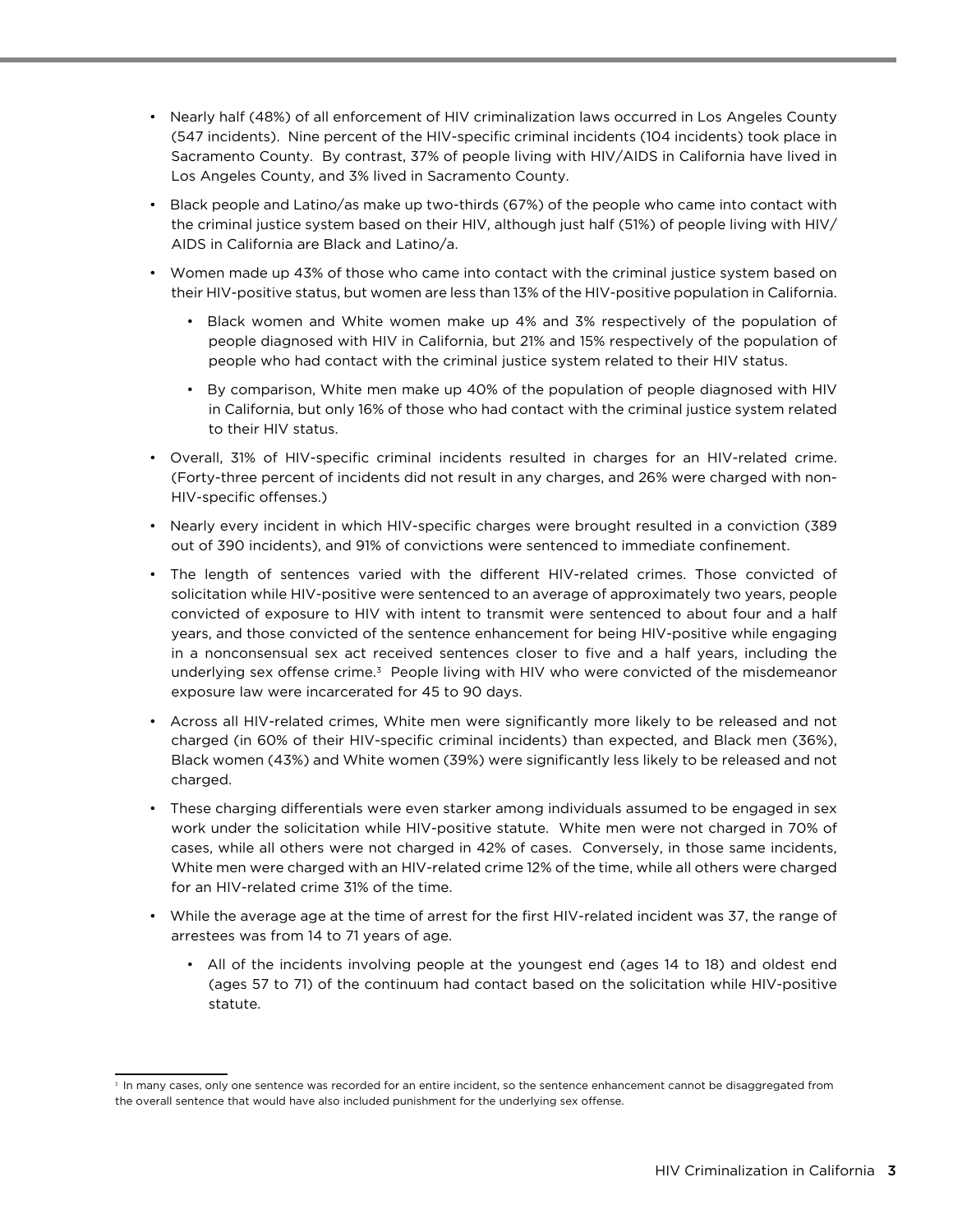- Looking more broadly at the ages at which individuals with HIV-related contact first came into contact with the criminal justice system, over half (51%) had their first contact with the criminal justice system before the age of 21.
- Like criminal law enforcement in general, HIV criminal laws appear to disproportionately impact specific communities.

# D. RESEARCH, LAW AND POLICY IMPLICATIONS

- Existing estimates of national HIV criminalization rates may be highly underestimated.
- Data point to some race- and sex-based disparities in the application of these laws. However, they do not provide an explanation of the root causes of these disparities. Future research is needed to pinpoint factors leading to these race- and sex-based differences.<sup>4</sup>
	- At the structural level, this includes assessing whether the disparities are a function of direct law enforcement targeting of people of color and women or an unintended consequence of the heightened scrutiny and targeting of sex workers who are disproportionately women and people of color. Future research could also explore whether there are individual or community level norms that play a role in the process of disclosure and behavior in the context of HIV criminalization laws.
- Future research should explore HIV-related criminalization in the context of an individual's broader criminal history and whether a charge of an HIV crime impacts pleas, convictions, or sentences for other crimes.
- Future research could move beyond enforcement data to more accurately capture the impact and consequences of HIV criminalization from the perspective of affected individuals. For example - Are there differences in how HIV status is discussed or treated between law enforcement officers and various subgroups of people in contact under these statutes? How did contact under these laws affect future HIV status disclosure behavior? Utilizing additional methods to study this population may have the added benefit of gaining representation of the distinct experiences of gender and sexual minorities living with HIV.

<sup>4</sup> CORI data do not record a person's self-reported gender identity, and often are recorded based on the contact officer's assumptions about sex assigned at birth. Therefore, this report cannot distinguish between cisgender and transgender people in the dataset and cannot make claims about the experiences of transgender people with contact under these laws.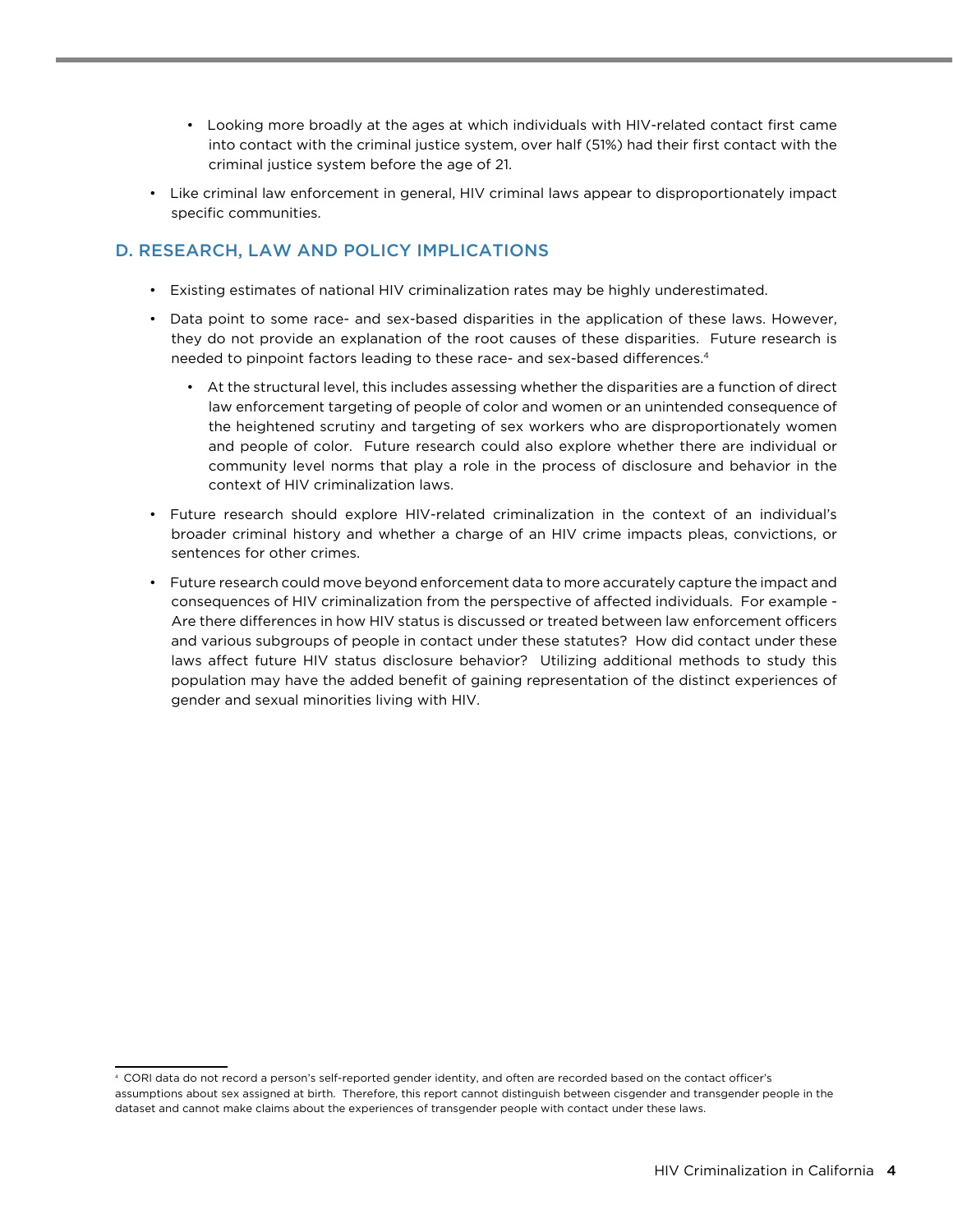# . . . . . . . INTRODUCTION

HIV criminalization is a term used to describe statutes that either criminalize otherwise legal conduct or that increase the penalties for illegal conduct based upon a person's HIV-positive status. While only one HIV criminalization law can be found in federal law,<sup>5</sup> more than two-thirds of states and territories across the United States have enacted their own HIV criminal laws. Some HIV criminal laws do not require transmission of HIV, and in some states, these laws criminalize conduct that poses a negligible risk of transmission, such as spitting or biting.

California has four HIV-specific criminal laws, and one non-HIV-specific criminal law that criminalizes exposure to any communicable disease. None of these laws require actual transmission of HIV. See Table 1 for a summary of HIV Criminalization Laws in California.

#### Table 1. HIV Criminalization Laws in California (2015)

| Code Section                          | <b>Criminalized Conduct</b>                                                                                                                                                    | Transmission<br>Required? | Felony/Misdemeanor<br>and Statutory Sentence<br>(if included)                              |
|---------------------------------------|--------------------------------------------------------------------------------------------------------------------------------------------------------------------------------|---------------------------|--------------------------------------------------------------------------------------------|
| Cal. Penal Code § 647f                | Solicitation if the person tested positive for<br>HIV in a prior solicitation or other sex offense<br>that resulted in mandatory HIV testing                                   | No.                       | Felony punishable by<br>imprisonment for 16<br>months or longer                            |
| Cal. Health & Safety<br>Code § 120291 | Consensual sex without a condom in which<br>an HIV-positive person does not disclose their<br>status and has a specific intent to transmit the<br>disease to their sex partner | No.                       | Felony punishable by<br>imprisonment in state<br>prison for three, five, or<br>eight years |
| Cal. Penal Code<br>\$12022.85         | Having knowledge that one is HIV-positive<br>while engaging in a nonconsensual sex crime <sup>5</sup>                                                                          | No.                       | Three year sentence<br>enhancement                                                         |
| Cal. Health & Safety<br>Code § 1621.5 | Having knowledge that one is HIV-positive<br>while donating blood, organs, tissue, semen or<br>breast milk                                                                     | No.                       | Felony punishable by<br>imprisonment for two.<br>four, or six years                        |
| Cal. Health & Safety<br>Code § 120290 | Willful exposure to any contagious, infectious,<br>or communicable disease (not HIV-specific)                                                                                  | No.                       | Misdemeanor                                                                                |

#### A. HISTORY OF HIV CRIMINALIZATION LAWS IN CALIFORNIA

The birth story for HIV criminalization laws is often driven by a narrative tying inception to a federal mandate within the Ryan White Comprehensive AIDS Resources Emergency Act of 1990 ("Ryan White Act").<sup>7</sup> The Ryan White Act was enacted for the purpose of providing state governments and private nonprofit HIV service providers with federal funding. In its original form, it conditioned states' receipt of federal funding on the enactment and enforcement of a certified criminal statute under which a person living with HIV could be prosecuted for a number of offenses. These included knowingly donating blood, semen, or breast milk with the intention of exposing another to HIV, knowingly engaging in sexual activity with the intention of exposing another to HIV, or knowingly sharing a used hypodermic needle with the intention of exposing another to HIV.<sup>8</sup>

<sup>5</sup> *See* 18 U.S.C. § 1122 (2015)(pertaining to the donation or sale of blood or other potentially infectious fluids or tissues).

<sup>&</sup>lt;sup>6</sup> The statute's defined underlying predicate crimes are: oral copulation (CAL. PENAL CODE §288A), statutory rape (CAL. PENAL CODE

<sup>§261.5),</sup> sodomy (CAL. PENAL CODE §286), rape (CAL. PENAL CODE §261) and spousal rape (CAL. PENAL CODE §262).

<sup>7</sup> Ryan White Comprehensive AIDS Resources Emergency Act of 1990, Pub. L. No. 101–381, 104 Stat 576 (1990).

<sup>8</sup> *Id.* at §2647.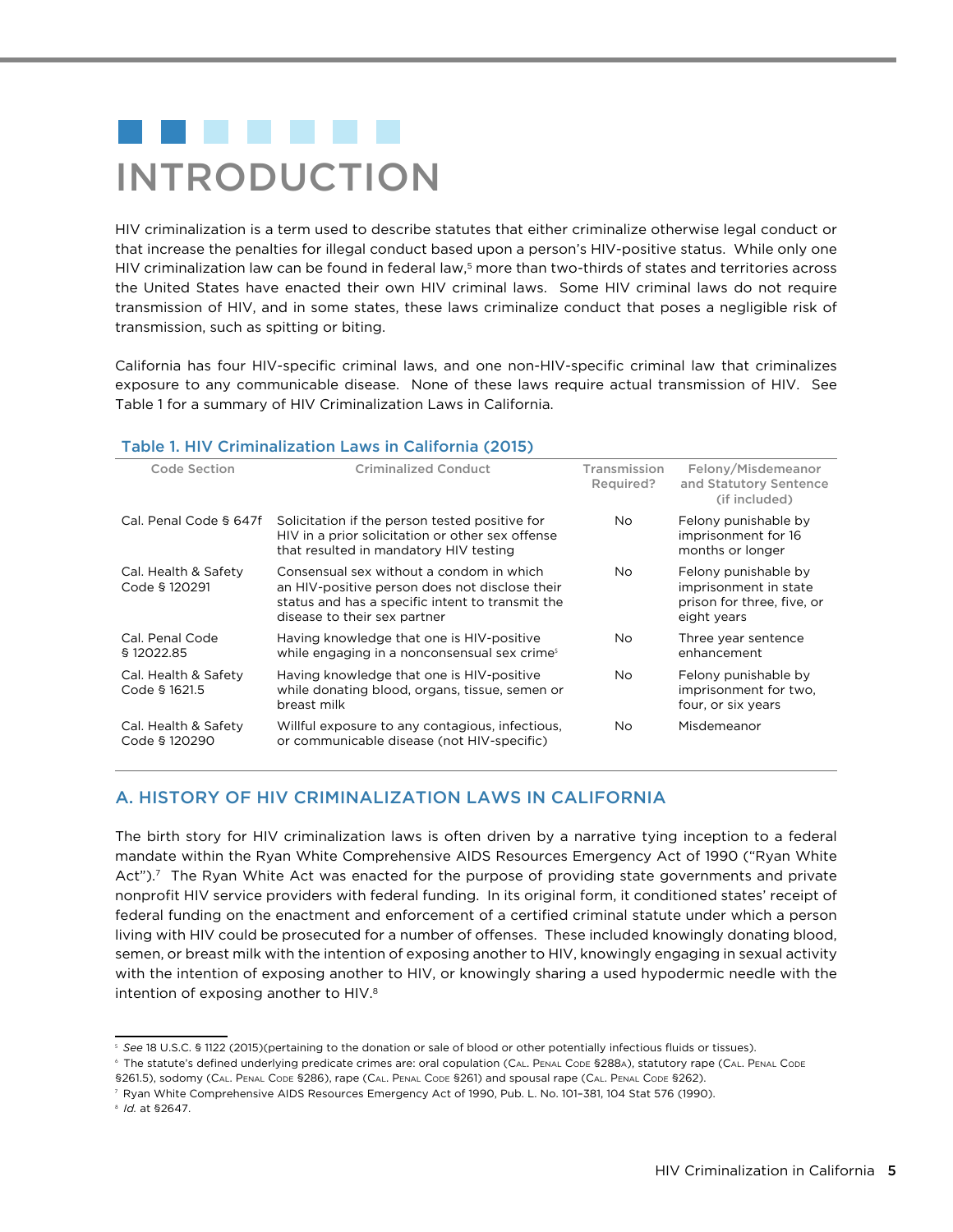All but one of California's HIV criminalization laws, however, preceded the enactment of the Ryan White Act. Thus, the federal government's mandate cannot be identified as the impetus for enacting California's HIV criminalization laws.9 Additionally, in California, the Department of Public Health has had the authority to "quarantine, isolate, inspect, and disinfect persons … whenever in its judgment the action is necessary to protect the public health," decades prior to the start of the HIV/AIDS epidemic.10 This authority is entirely discretionary, and Public Health officials who act under it are wholly immune from civil liability.<sup>11</sup> It only requires that a Public Health official have probable cause to believe that a person is infected with a communicable disease.12

The only remaining evidence we can garner for why California chose to enact such laws must come from legislative history and what remains in the legislative record. The first of California's HIV criminalization laws established mandatory testing for HIV in instances of occupational exposure and for defendants of various sex crimes, at the request of the victims. These provisions were passed by proposition.13 The same year, this proposition was followed by the enactment of a law establishing a felony for the donation of blood, organs, tissue, semen or breast milk when a person is aware of their HIV-positive status.14 It was enacted regardless of the fact that HIV screening was scientifically possible and blood banks had already developed testing procedures to screen blood for evidence of the virus.<sup>15</sup> A companion bill to this donation bill then established (1) mandated HIV testing for individuals convicted of solicitation; (2) a felony offense if a person charged with solicitation had a previous solicitation or sex crime conviction in which a previously mandated HIV test confirmed HIV-positive status;<sup>16</sup> and (3) a three year sentence enhancement for nonconsensual sex crimes.<sup>17</sup>

Finally, ten years after the implementation of these initial HIV criminalization laws, California established the exposure with intent to infect law, which was intended to "hold individuals accountable who knowingly and willfully endanger the lives of others by engaging in actions that pose a significant risk of transmission."18 The Author of the bill cited several incidents to support the bill. One reflected a situation where an individual living with HIV continued to have sex without a condom with his consensual sexual partner without disclosing his HIV status and was unsuccessfully prosecuted under an assault with a deadly weapon statute.19 The other incidents involved a number of men who allegedly threatened to infect women after learning of their HIV-positive status.<sup>20</sup> The Author alleged that such conduct could not be successfully prosecuted under existing general criminal statutes, despite the fact that legislative staff were unable to find any California Supreme Court or appellate cases which provide evidence that existing law was somehow inadequate.<sup>21</sup>

<sup>9</sup> *See* Ryan White CARE Act Amendments of 2000, Pub. L. No. 106-345, § 301(a), 114 Stat. 1319, 1345 (2000)(removing criminalization requirement of §2647).

<sup>10</sup> Cal. Health and Safety Code § 120145.

<sup>11</sup> *Jones v. Czapkay*, 182 Cal. App. 2d 192, 205-06 (Cal. Dist. Ct. App. 1960).

<sup>&</sup>lt;sup>12</sup> *In re King*, 128 Cal. App. 27, 27-28 (Cal. Dist. Ct. App. 1932).

<sup>&</sup>lt;sup>13</sup> Proposition 96, 1988 Cal.Stat. A-271 to -274 (codified at CAL. HEALTH AND SAFETY CoDE § § 199.95-.99 (West 1990)).

<sup>14 1988</sup> Cal. Legis. Serv. 1154 (West)(codified in CAL. HEALTH AND SAFETY CODE § 1621.5); 1989 Cal. Legis. Serv. 920 (West) (mandated testing of source donors for tissue, sperm and breast milk codified in Cal. Health and Safety Code § 1644.5).

<sup>&</sup>lt;sup>15</sup> CENTERS FOR DISEASE CONTROL & PREVENTION (CDC), EVOLUTION OF HIV/AIDS PREVENTION PROGRAMS --- UNITED STATES, 1981-2006 (2006). MMWR Morb Mortal Wkly Rep. 2006;55(21):597-603 (2006), [http://www.cdc.gov/mmwr/preview/mmwrhtml/mm5521a4.htm.](http://www.cdc.gov/mmwr/preview/mmwrhtml/mm5521a4.htm)

<sup>&</sup>lt;sup>16</sup> 1988 Cal. Legis. Serv. 1597 (West)(codified in CAL. PENAL CoDE §§1202.6 and 647f).

<sup>&</sup>lt;sup>17</sup> *Id.* (codified in CAL. PENAL CODE § 12022.85).

<sup>&</sup>lt;sup>18</sup> Sen. Com. On Pub. Safety, Analysis of Sen. Bill No. 705 (1997-1998 Reg. Sess.)

<sup>19</sup> *Id.*

<sup>20</sup> *Id.*

<sup>&</sup>lt;sup>21</sup> *Id.* (noting lack of Supreme Court and appellate court case law indicating inadequacy; citing several trial court cases involving HIVpositive individuals charged for engaging in unprotected consensual sex under CAL. PENAL CODE § 245, assault with a deadly weapon, from 1991 to 1997).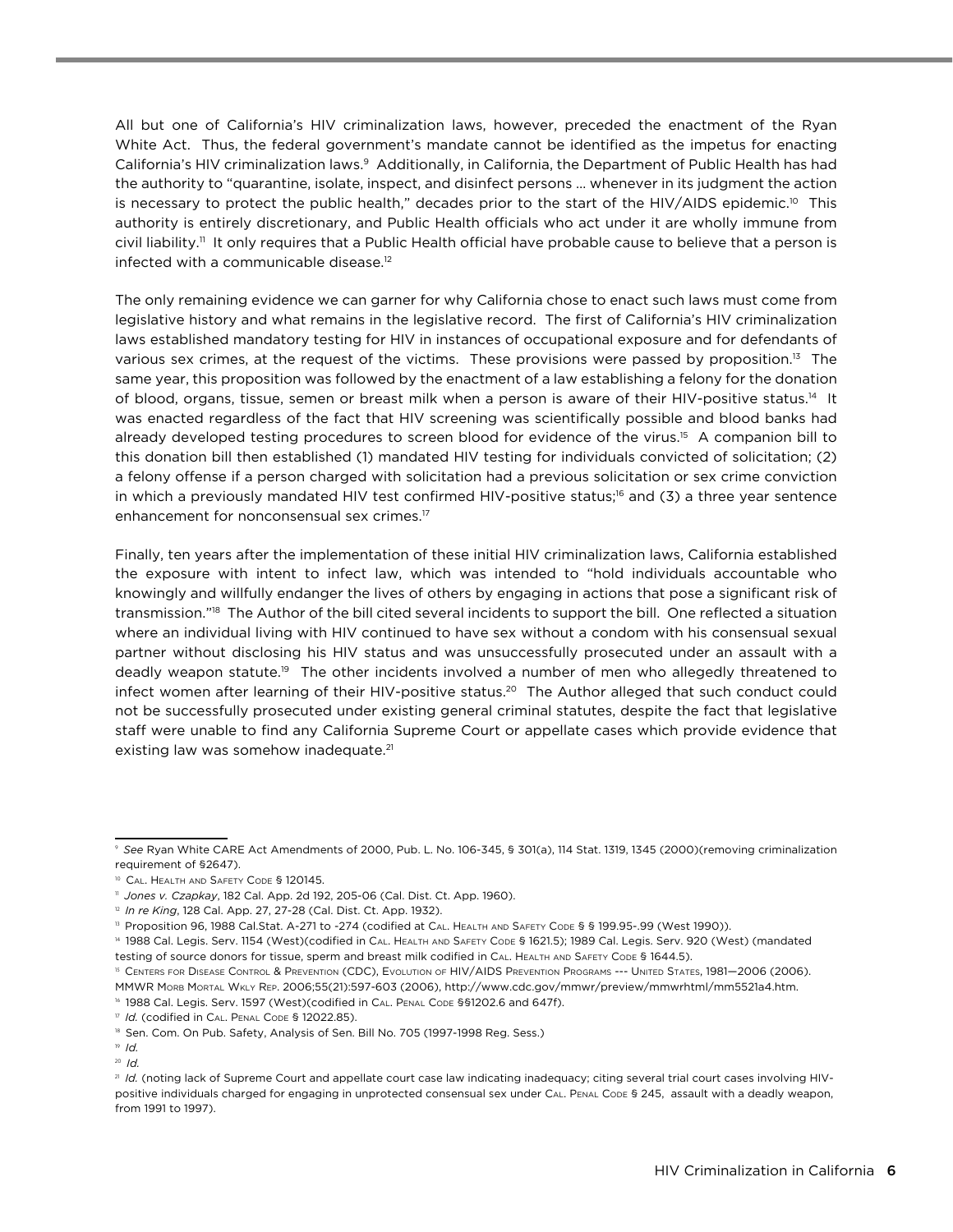### B. LEGAL CHALLENGES TO HIV CRIMINALIZATION LAWS IN CALIFORNIA

A search of published or otherwise publicly available case law in California identified only one constitutional challenge to one of California's HIV criminalization laws: a 1998 opinion upholding the sentence enhancement for nonconsensual sex crimes. The decision was decided two years after effective HIV medications became widely available, and before there was a body of evidence about their impact on health outcomes and transmission.

No cases were identified of defendants challenging the misdemeanor exposure statute, the donation statute, or the exposure to HIV with intent to transmit statute. In two criminal cases under the exposure with intent to transmit statute, defendants were successful in getting the courts to dismiss counts related to the statute due to insufficient evidence that the defendant acted with specific intent to infect the victim.22

There also has been no constitutional challenge to the solicitation while HIV-positive statute. However, in 1990, defendants in *Love v. Superior Court* challenged the statutory requirement that a person convicted under solicitation be mandated to get tested for HIV. The California Court of Appeals opined that the HIV testing requirements were not an unreasonable search under the Fourth Amendment, finding it constitutional under the "special needs" doctrine of the Fourth Amendment.23 This doctrine requires the court to find that where a search serves some kind of special governmental need, beyond the normal need for law enforcement, a warrant or some level of individualized suspicion is not necessary to be reasonable.24 In *Love*, the court weighed the Fourth Amendment interests of persons convicted of solicitation against the "promotion of the government's goal of preventing the spread of AIDS."<sup>25</sup>

Defendants in *Love* also made a due process argument stating that because the predicate violation for solicitation does not require engagement in any sex act or transmission of bodily fluid,<sup>26</sup> there was no reasonable relation between the testing statute's means and ends.<sup>27</sup> The court again disagreed, stating that "[w]hat is relevant is whether and to what extent the group affected by the statute ... are members of a group at high risk for AIDS, and whether and to what extent such persons threaten to transmit the AIDS virus to the general population."<sup>28</sup> Because the language found within the legislative record indicated that sex workers were at higher risk of contracting HIV and high risk in terms of infecting others, the court found no violation of due process.29

In 1998, there was an unsuccessful constitutional challenge to the sentence enhancement for nonconsensual sex crimes. In *Guevara v. Superior Court*, the defendant challenged the sentence enhancement for nonconsensual sex crimes arguing that it was unconstitutional on its face because it violated the Eighth Amendment's prohibition against cruel and unusual punishment by punishing a person's HIV "status" rather than their conduct.<sup>30</sup> The court disagreed, because the defendant had to have committed some manner of criminal conduct in order to be punished under this statute.<sup>31</sup> The defendant then alleged that the law was unconstitutional in that the law treated HIV differently from any other disease, thus

<sup>22</sup> *People v. Malone*, 2009 WL 1508534 (Cal. Ct. App. May 28, 2009); *People v. Hall*, 2007 WL 2121912 (Cal. Ct. App. July 25, 2007).

<sup>23</sup> *Love v. Superior Court*, 226 Cal. App. 3d 736, 746 (Cal. Ct. App. 1990).

<sup>24</sup> *Skinner v. Railway Labor Exec. Assn.*, 489 U.S. 602, 604 (1989).

<sup>25</sup> *Love at* 746.

<sup>&</sup>lt;sup>26</sup> Solicitation under CAL. PENAL Code §647(b) is distinct from prostitution (which is defined under CAL. PENAL Code §647(b) as "any lewd act between persons for money or other consideration"). Solicitation requires only an agreement to engage in prostitution and some act done in furtherance of that agreement.

<sup>27</sup> *Love* at 746.

<sup>28</sup> *Id.* at 747.

<sup>29</sup> *Id.*

<sup>30</sup> *Guevara v. Superior Court*, 62 Cal. App. 4th 864, 871-74 (1998).

<sup>31</sup> *Id.* at 871.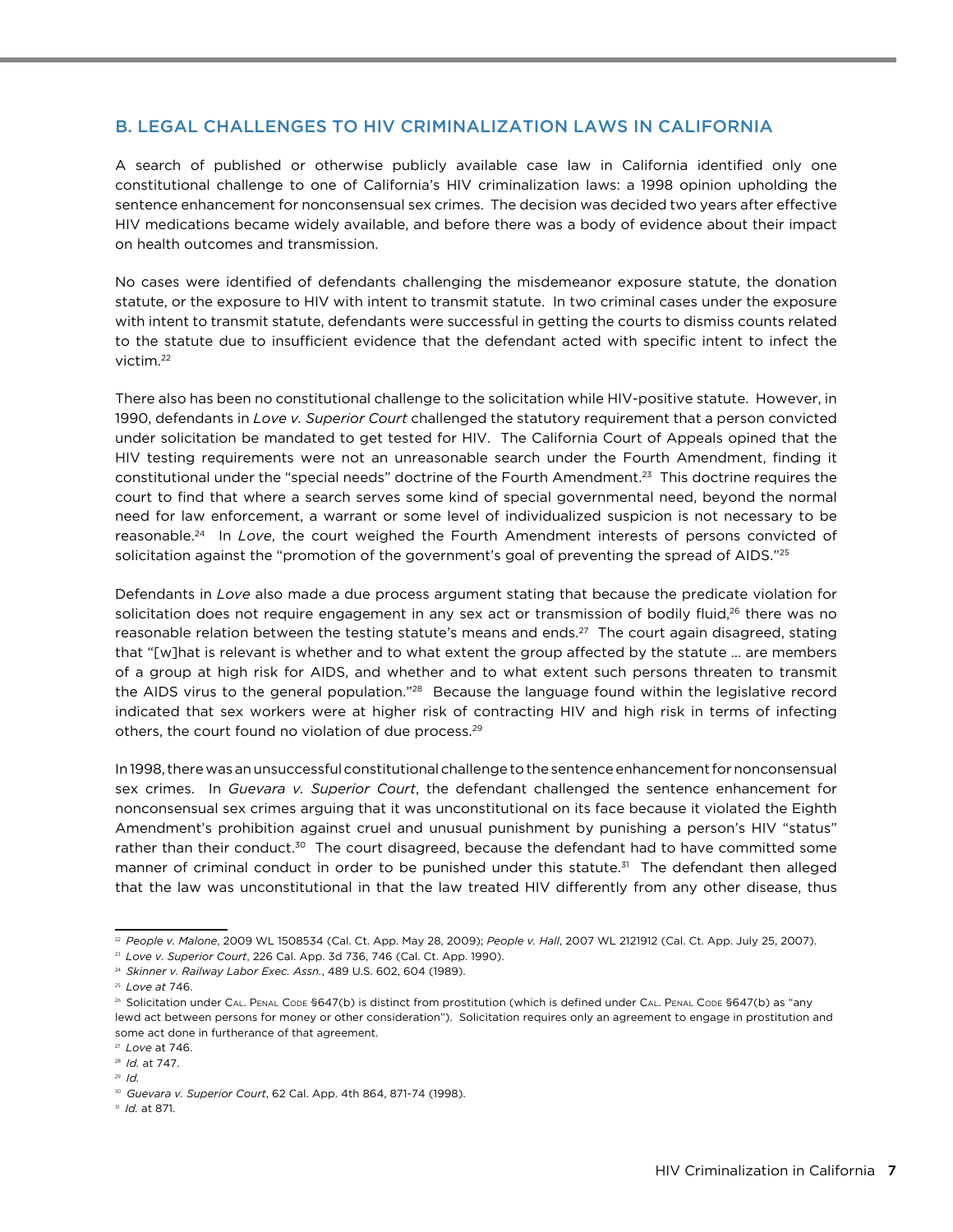violating equal protection under the law.32 The court did not find this argument persuasive even under the highest level of scrutiny, because it found that the government's compelling interest in safety merited this difference in treatment.33 Finally, the defendant argued that the law treated situations involving female victims differently than situations involving male victims thus violating equal protection on yet another ground.<sup>34</sup> At the time, one of the predicate offenses that could result in the three-year sentence enhancement was "[u]nlawful intercourse with a female under age 18 in violation of Section 261.5,"35 which has since been changed to "[u]nlawful intercourse with a person under 18 years of age in violation of Section 261.5."36 The court found the state had a compelling government interest in treating male and female victims differently, as females who acquire HIV may be able to pass it off to their offspring.37

Notably, the *Guevara* opinion relied on an assessment of the medical knowledge about HIV/AIDS treatment and transmission that is now almost two decades old. For example, the Court distinguished HIV from all other communicable diseases because HIV was an "inevitably deadly disease. No other communicable diseases pose this same threat to sex crime victim."38 The federal government website, AIDS.gov, now advises newly infected people that "today HIV is a manageable disease. HIV medications have significantly changed the course of HIV infection since the early days of the epidemic and with the proper care and treatment, you can live a healthy life."39 Similarly, the Court's gender discrimination analysis rested, in part, on the finding that "one-third to one-half of the babies born to HIV-positive mothers will be born HIV-positive."40 Notably, in the same year Guevara was decided, the Supreme Court noted evidence that there was an 8% chance of transmission if the mother was on effective medications.41 Today the Centers for Disease Control and Prevention, (CDC) advises, "women with HIV who take antiretroviral medication during pregnancy as recommended can reduce the risk of transmitting HIV to their babies to less than 1%."42

### C. MODERNIZATION EFFORTS ACROSS THE UNITED STATES

By some accounts, the United States has a record of having the highest number of HIV-related criminal convictions.43 In the past few years, there has been an increasing amount of attention on and critique of HIV criminalization laws throughout the country and efforts at legislative reform. In February 2013, the Presidential Advisory Council on HIV/AIDS (PACHA) approved a resolution calling for federal action against HIV criminalization.44 In May 2013, Congresswomen Barbara Lee (D-Calif.) and Ileana Ros-Lehtinen (R-Fla.), introduced H.R. 1843, the Repeal Existing Policies that Encourage and Allow Legal (REPEAL) HIV Discrimination Act, which would require a review of federal and state laws that impose criminal liabilities on people living with HIV.45 It encourages state and federal legislators to work together to assess and modernize outdated laws relating to HIV, thus bringing criminal laws in line with the principles embodied by modern nondiscrimination laws.

<sup>32</sup> *Id.*

<sup>33</sup> *Id.* at 872.

<sup>34</sup> *Id.* at 873-874.

<sup>35</sup> Cal. Penal Code § 12022.85 (West 1998).

<sup>36</sup> Cal. Penal Code § 12022.85 (West 1999).

<sup>37</sup> *Id.*

<sup>38</sup> *Id.* at 872.

<sup>39</sup> AIDS.Gov, NewLY DIAGNOSED: WHAT YOU NEED TO KNOW (2015), [https://www.aids.gov/hiv-aids-basics/just-diagnosed-with-hiv-aids/](https://www.aids.gov/hiv-aids-basics/just-diagnosed-with-hiv-aids/overview/newly-diagnosed/) [overview/newly-diagnosed/](https://www.aids.gov/hiv-aids-basics/just-diagnosed-with-hiv-aids/overview/newly-diagnosed/).

<sup>40</sup> *Guevara* at 874.

<sup>41</sup> *Bragdon v. Abbott*, 524 U.S. 624, 626 (1998).

<sup>42</sup> Centers for Disease Control and Prevention (CDC), HIV Among Pregnant Women, Infants, and Children (2015), [http://www.cdc.gov/hiv/](http://www.cdc.gov/hiv/group/gender/pregnantwomen/index.html) [group/gender/pregnantwomen/index.html](http://www.cdc.gov/hiv/group/gender/pregnantwomen/index.html).

<sup>43</sup> Angela Perone, *From Punitive to Proactive: An Alternative Approach for Responding to HIV Criminalization that Departs from Penalizing Marginalized Communities*, 24 Hastings Women's L. R. 363 (2013).

<sup>44</sup> Presidential Advisory Council on HIV/AIDS, Resolution on Ending Federal & State HIV-Specific Criminal Laws, Prosecutions, & Civil Commitments (2013),<http://www.hivma.org/uploadedFiles/HIVMA/HomePageContent/PACHA%20Resolution.pdf>.

<sup>45</sup> Repeal Existing Policies that Encourage and Allow Legal HIV Discrimination Act of 2013, H.R. 1843, 114th Cong. (introduced in House May 7, 2013).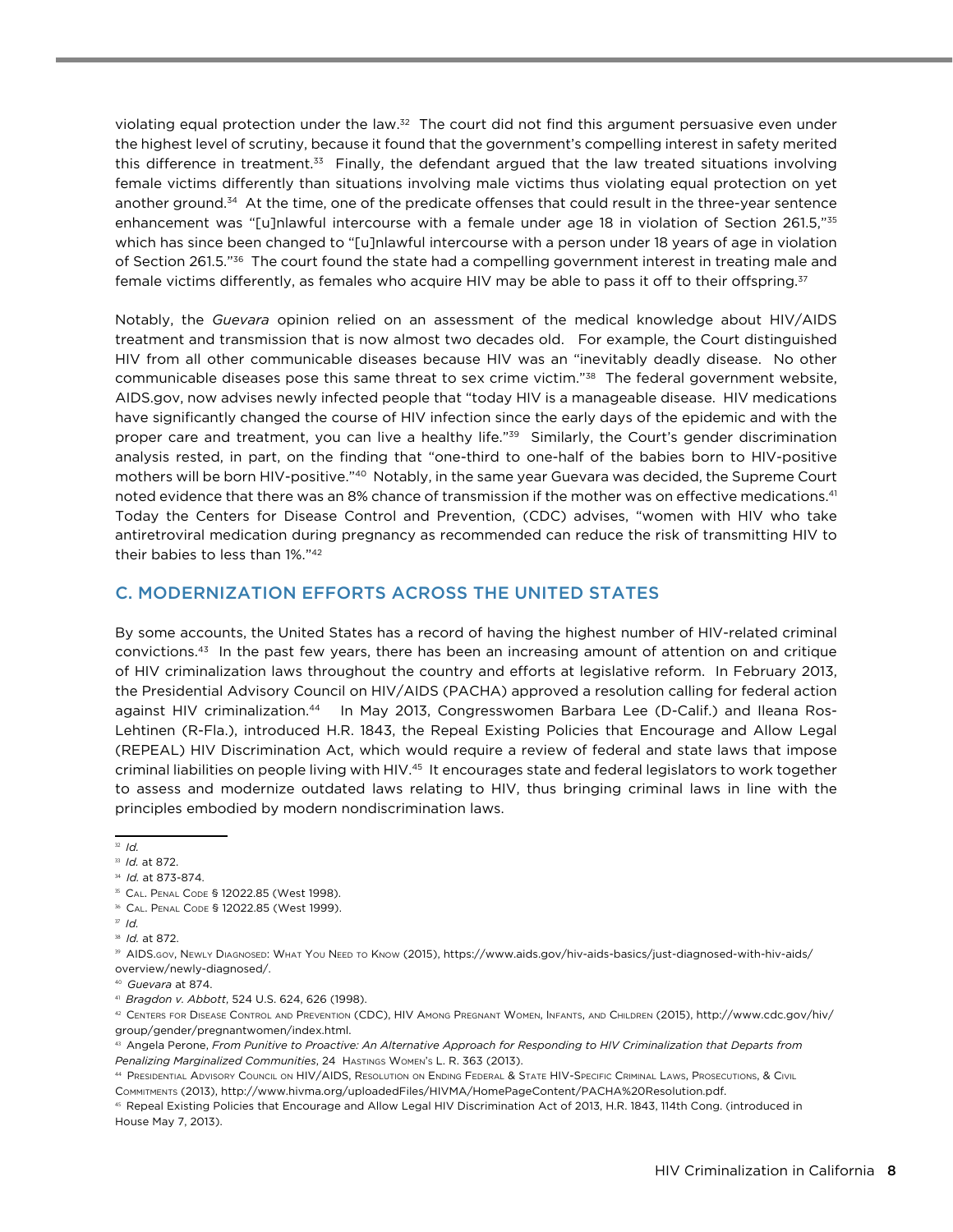In March 2014, the Department of Justice (DOJ) and Centers for Disease Control and Prevention (CDC) published a joint paper reviewing the existing HIV criminal laws throughout the United States and recommended that states, "assess the laws' alignment with current evidence regarding HIV transmission risk, and consider whether current laws are the best vehicle to achieve their intended purposes."46 In July 2014, the Department of Justice released guidance to states on how best to reform HIV-related criminal laws to align with current scientific knowledge.<sup>47</sup> Additionally, the National HIV/AIDS Strategy for the United States, which was recently revised and released in July 2015, stated, "In too many instances, the existence and enforcement of these types of laws run counter to scientific evidence about routes of HIV transmission and effective measures of HIV prevention, and undermine the public health goals of promoting HIV screening and treatment."48 These calls are salient given that recent evidence in biomedical intervention studies suggest that individuals living with HIV can prevent transmission of HIV to others through effective treatment, and HIV-negative individuals can avoid acquiring HIV by taking HIV medication as pre-exposure prophylaxis.<sup>49</sup>

Despite these and other statements about the need to address outdated HIV criminalization laws, there is very little empirical evidence of how the laws are being enforced and who the individuals are being most impacted by HIV criminalization. Previous efforts to collect empirical data from law enforcement agencies through Freedom of Information Act requests and traditional legal research<sup>50</sup> have led to several compilations of data documenting the number of individuals who may have been convicted under HIV criminalization laws.51 These efforts have been limited as they do not reflect statewide population-level data and do not include comprehensive data across the spectrum from arrest through post-conviction events, including sentencing.52

Given the lack of comprehensive data on the use of HIV criminal laws in California, Williams Institute researchers contacted the California Department of Justice and requested access to criminal offender record information (CORI) data.53 CORI data record any contacts an individual may have with the criminal justice system, from every event beginning at arrest through sentencing, so these data provide a full chronological record of how these laws are being utilized. After obtaining necessary security clearances from the California Department of Justice, Williams Institute researchers were able to access the deidentified criminal history of all individuals who had had contact with the criminal justice system under Cal. Penal Code § 647f (solicitation while HIV-positive), Cal. Health & Safety Code § 120291 (exposure to HIV with intent to transmit), Cal. Penal Code § 12022.85 (sex offense sentence enhancement for HIVpositive status in nonconsensual sex crimes) and Cal. Health & Safety Code § 120290 (misdemeanor exposure to any communicable disease) from the time of their enactment through June 2014. We were not provided data on Cal. Health & Safety Code § 1621.5 (blood and other donations while HIV-positive).

<sup>46</sup> J. Stan Lehman, Meredith H. Carr, Allison J. Nichol, Alberto Ruisanchez, David W. Knight, Anne E. Langford, Simone C. Gray & Jonathan H. Mermin, *Prevalence and Public Health Implications of State Laws that Criminalize Potential HIV Exposure in the United States*, 18 AIDS & Behavior 997, 1004 (2014).

<sup>47</sup> Dep't of Justice, Office of Civil Rights, Best Practices Guide to Reform HIV-Specific Criminal Laws to Align with Scientifically-Supported Factors (2014),<https://www.aids.gov/federal-resources/national-hiv-aids-strategy/doj-hiv-criminal-law-best-practices-guide.pdf>.

<sup>48</sup> The White House Office of Nat'l AIDS Policy, National HIV/AIDS Strategy for the U.S.: Updated to 2020, 42 (2015), [https://www.aids.](https://www.aids.gov/federal-resources/national-hiv-aids-strategy/nhas-update.pdf) [gov/federal-resources/national-hiv-aids-strategy/nhas-update.pdf.](https://www.aids.gov/federal-resources/national-hiv-aids-strategy/nhas-update.pdf)

<sup>49</sup> Cal. HIV/AIDS Research Program Policy Research Centers, TasP, PEP, and PrEP: New Hope in the Fight Against HIV/AIDS (2015), [http://](http://www.californiaaidsresearch.org/files/TasP-PEP-PrEP.pdf) [www.californiaaidsresearch.org/files/TasP-PEP-PrEP.pdf](http://www.californiaaidsresearch.org/files/TasP-PEP-PrEP.pdf).

<sup>50</sup> Traditional legal research is limited to case law searches, which only provide information on arrests that result in prosecutions which are published or otherwise publicly available cases.

<sup>51</sup> *See* Ctr. for HIV Law & Policy, Ending & Defending Against HIV Criminalization A Manual For Advocates: State & Federal Laws & Prosecutions (2015), [http://hivlawandpolicy.org/sites/www.hivlawandpolicy.org/files/HIV%20Crim%20Manual%20%28updated%20](http://hivlawandpolicy.org/sites/www.hivlawandpolicy.org/files/HIV%20Crim%20Manual%20%28updated%205.4.15%29.pdf) [5.4.15%29.pdf](http://hivlawandpolicy.org/sites/www.hivlawandpolicy.org/files/HIV%20Crim%20Manual%20%28updated%205.4.15%29.pdf); Sero Project, HIV Criminalization (2015),<http://seroproject.com/>; and Sergio Hernandez, *Sex, Lies and HIV: When What You Don't Tell Your Partner Is a Crime* (2013), [http://www.propublica.org/article/hiv-criminal-transmission.](http://www.propublica.org/article/hiv-criminal-transmission)

<sup>52</sup> *See* Zita Lazzarini, Carol L. Galletly, Eric Mykhalovskiy, Dini Harsono, Elaine O'Keefe, Merrill Singer, & Robert J. Levine, *Criminalization of HIV Transmission and Exposure: Research and Policy Agenda*, 103 Am. J. Public Health 1350, 1350-51 (2013) (citing need for more projects that provide data on how these laws are actually enforced).

<sup>&</sup>lt;sup>53</sup> IRB Exemption was granted under UCLA IRB#15-001233.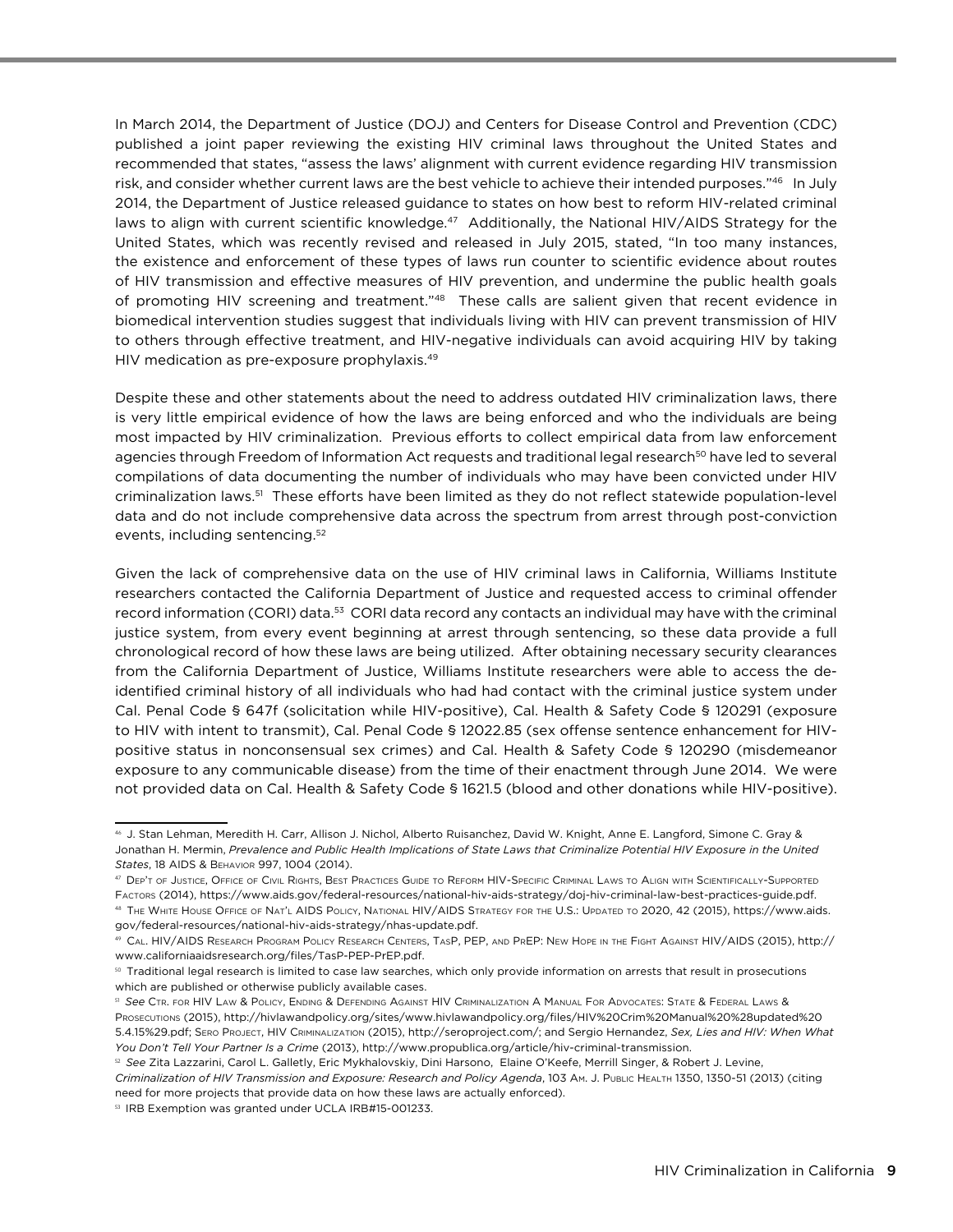# . . . . . . . STUDY OVERVIEW

## A. OBJECTIVES

In an effort to address the gap in research about enforcement of HIV criminal laws, the current project sought to understand the following:

Of the individuals who had HIV-related contact with the California criminal justice system:

- 1. How many had such contact and how many separate incidents did these contacts represent?
- 2. What were their demographic characteristics and geographic locations?
- 3. What were the characteristics of each contact, including case outcomes and sentencing information?
- 4. Is there any preliminary evidence of disproportionate representation of some subgroups?

## B. ANALYSIS APPROACH

The data were cleaned and coded in order to answer this set of exploratory research questions.54 All data were analyzed using Stata version 13.1.55 When appropriate, inferential statistics were used to test differences between sample subgroups; however, most data are presented descriptively. The analyses that follow include all individuals and incidents that were HIV-specific at the time of data extraction. Therefore, contacts associated with Cal. Health & Safety Code § 120290, misdemeanor exposure to any communicable disease incidents, that could not be verified to have been related to HIV were dropped from the analysis. We aimed to avoid overestimates by excluding cases that could possibly relate to other communicable diseases. Verification was obtained by using the criminal offense codes in the dataset to determine whether another HIV-specific offense had been identified in the same incident or in the person's criminal history prior to the misdemeanor exposure incident.

<sup>54</sup> Originally, we received the criminal histories of over 3,000 people who had HIV-related contacts in their records. However, after initial exploratory analysis, it became apparent that the vast majority of the solicitation while positive contacts recorded were actually miscoded offenses. This miscoding happened, because Cal. Penal Code § 647f refers to solicitation while HIV-positive, while Cal. Penal Code § 647(f) refers to public intoxication. In order to determine which records were accurately recorded to reflect solicitation while HIV-positive and not public intoxication, the researchers reviewed all possible offense codes that may have resulted in court-mandated HIV-testing. All individuals who did not have an incident in their criminal history that could have resulted in HIVtesting prior to or simultaneously with the 647f contact in their record were dropped from the analyses.

<sup>55</sup> Any comparisons drawn throughout the report have been found to be statistically significant at the p<.05 level unless otherwise indicated.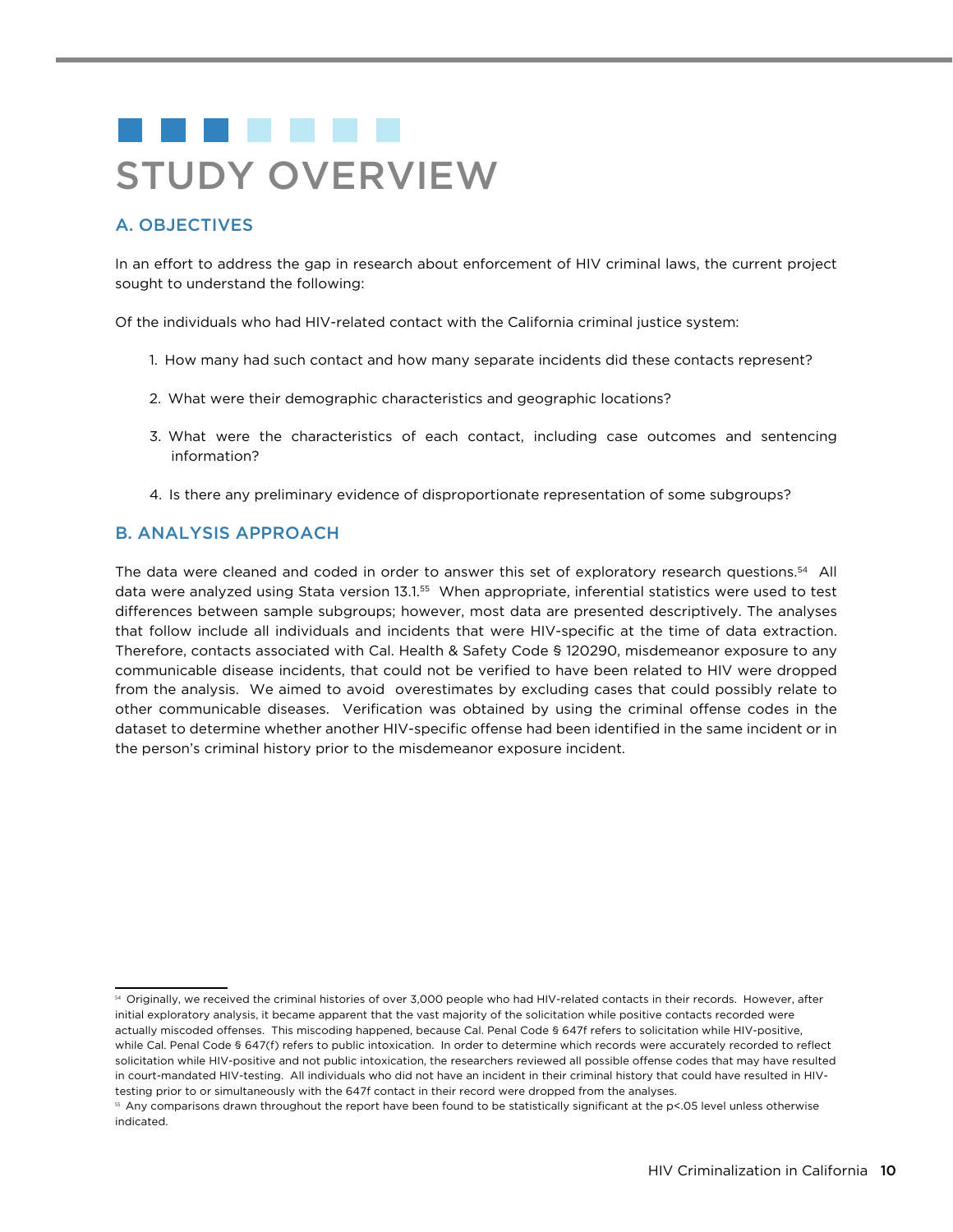# FINDINGS

## A. INDIVIDUALS WHO HAD HIV-RELATED CONTACT AND THE NUMBER OF SEPARATE HIV-RELATED INCIDENTS

Overall, 800 people have come into contact<sup>56</sup> with the California criminal justice system from 1988 to June 2014 either under an HIV-specific law or under the misdemeanor exposure law as it related to a person's HIV-positive status. These individuals were involved in 1,263 separate HIV-specific incidents. An incident can be defined as one set of circumstances which may give rise to a series of contacts with law enforcement during arrest, charge, conviction, and post-conviction proceedings.

The frequency of enforcement of HIV-related criminal laws has risen and fallen since the laws' passage in 1988.<sup>57</sup> An overall high period of enforcement occurred between 1995 and 2004, with an annual average of 76 criminal incidents related to an average of 64 people living with HIV. Put differently, the interactions peaked in the year 2000, when 70 people had HIV-related criminal contact. Since that time, the number of incidents has progressively declined. In 2013, the most recent full year for which data were analyzed, 17 people had HIV-related criminal contact, the lowest number since 1991. It should be noted, however, that the data were extracted in June 2014, so 2014 data do not include the full year of incidents. See Figure 1 for the number of people who have had contact with the California criminal justice system related to their HIV since 1988.





## B. THE DEMOGRAPHIC CHARACTERISTICS AND GEOGRAPHIC LOCATIONS OF INDIVIDUALS WHO HAD HIV-RELATED CONTACT

While the average age at the time of arrest for the first HIV-related incident was 37, the range of arrestees was from 14 to 71 years of age. All of the incidents involving people at the youngest end (ages 14 to 18) and oldest end (ages 57 to 71) of the continuum had contact based on the solicitation while HIV-positive

<sup>56</sup> Throughout the report, we use the phrase "come into contact," because there were many different ways in which an HIV-related offense could come up in someone's criminal history. For example, for some individuals, the original arrest would be under an HIV-related code, while in other instances, the HIV-related code would not come into play until charging or sentencing. Also, some people were arrested or cited under HIV-related codes without any further prosecution under those codes. Therefore, we use "come into contact" to encompass all of the different ways that a person may have fallen under the jurisdiction of the California criminal justice system.

<sup>57</sup> The solicitation while HIV-positive statute and nonconsensual sex offense sentence enhancement were passed in 1988. The exposure with intent to transmit statute was passed in 1998. The general misdemeanor exposure to a communicable disease statute was enacted in 1939, but its use against people living with HIV could only be confirmed beginning in 2004.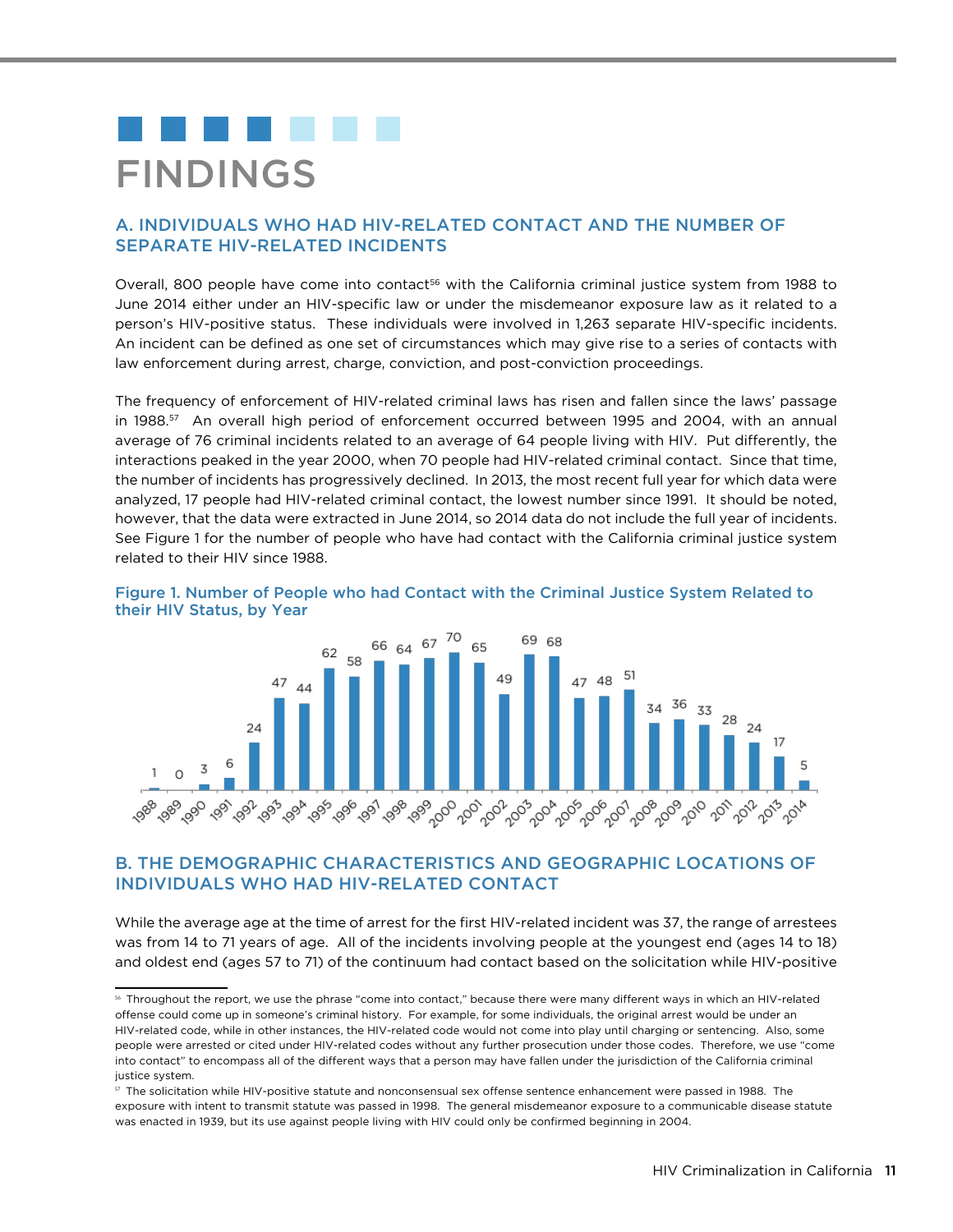statute. Looking more broadly at the ages at which individuals with HIV-related contact first came into contact with the criminal justice system, over half (51%) had their first contact with the criminal justice system before the age of 21. See Table 2 for further demographic information of the individuals who had HIV-related contact with the California criminal justice system.

|                                                       | Overall | Solicitation while<br>HIV positive | Exposure<br>with intent to<br>transmit | Non-consen-<br>sual sex offense<br>sentence<br>enhancement | Exposure to a<br>communicable<br>disease (limited<br>to known HIV) |
|-------------------------------------------------------|---------|------------------------------------|----------------------------------------|------------------------------------------------------------|--------------------------------------------------------------------|
| Number of incidents                                   | 1,26358 | 1,195                              | 37                                     | 38                                                         | $8^{59}$                                                           |
| Number of people                                      | 800     | 753                                | 30                                     | 31                                                         | $6^{60}$                                                           |
| Age at time of first HIV-specific event <sup>61</sup> |         |                                    |                                        |                                                            |                                                                    |
| Oldest                                                | 71      | 71                                 | 56                                     | 52                                                         | 47                                                                 |
| Youngest                                              | 14      | 14                                 | 19                                     | 19                                                         | 21                                                                 |
| Mean                                                  | 37.0    | 36.9                               | 35.6                                   | 38.3                                                       | 38.0                                                               |
| <b>Standard Deviation</b>                             | 10.0    | 10.0                               | 11.6                                   | 8.4                                                        | 10.1                                                               |
| $\mathsf{Sex}^{\scriptscriptstyle 62}$                |         |                                    |                                        |                                                            |                                                                    |
| Female                                                | 43%     | 45%                                | 30%                                    | 0%                                                         | 17%                                                                |
| Male                                                  | 57%     | 55%                                | 70%                                    | 100%                                                       | 83%                                                                |
| Race/Ethnicity                                        |         |                                    |                                        |                                                            |                                                                    |
| Asian/Pacific Islander                                | 2%      | 1.5%                               | 0%                                     | 6%                                                         | 0%                                                                 |
| <b>Black</b>                                          | 39%     | 41%                                | 33%                                    | 26%                                                        | 17%                                                                |
| Latino/a                                              | 27%     | 27%                                | 30%                                    | 23%                                                        | 33%                                                                |
| Native American                                       | 0.9%    | 0.9%                               | 0%                                     | 0%                                                         | 0%                                                                 |
| Other                                                 | 0.5%    | 0.4%                               | 3%                                     | 0%                                                         | 0%                                                                 |
| White                                                 | 30%     | 29%                                | 33%                                    | 45%                                                        | 50%                                                                |
| Race/Ethnicity and Sex                                |         |                                    |                                        |                                                            |                                                                    |
| <b>Black Female</b>                                   | 21%     | 22%                                | 17%                                    | 0%                                                         | 0%                                                                 |
| <b>Black Male</b>                                     | 19%     | 19%                                | 17%                                    | 26%                                                        | 17%                                                                |
| Latina Female                                         | 6%      | 6%                                 | 7%                                     | 0%                                                         | 0%                                                                 |
| Latino Male                                           | 21%     | 21%                                | 23%                                    | 23%                                                        | 33%                                                                |
| White Female                                          | 15%     | 16%                                | 7%                                     | 0%                                                         | 17%                                                                |
| <b>White Male</b>                                     | 16%     | 14%                                | 27%                                    | 45%                                                        | 33%                                                                |

#### Table 2. Number of Incidents and Demographics of People Impacted by HIV Criminalization Laws in California (1988-June 2014)

<sup>58</sup> The sum of the number of incidents in the statute-specific categories does not equal the number of overall incidents, because there were 15 incidents in which more than one HIV-related statute was charged. Therefore, the data presented in the categories of statues are not mutually exclusive.

<sup>59</sup> There were 82 incidents related to the misdemeanor for exposure to a communicable disease, but only eight could be verified as having either involved another HIV-specific offense during the same incident or in an incident in the person's criminal history prior to the misdemeanor exposure incident.

<sup>60</sup> There were 69 people who had come into contact with the criminal justice system under the general misdemeanor for exposure to a communicable disease, but only six could be verified as having been HIV-positive and having had that status recorded in their criminal records.

<sup>61</sup> The age calculations only include the first incident in a person's history of each of the incidents above. For example, if a person was involved in three HIV-specific incidents overall – two solicitation while HIV positive incidents and one exposure with intent to transmit incident – the earliest of the three will be counted in the overall column, the first of the solicitation incidents will be counted in the solicitation column and the exposure with intent to transmit incident will be counted in the exposure with intent to transmit column. The oldest and youngest ages reported were rounded down to the nearest whole number to reflect the age that the individual would identify as at that time.

<sup>62</sup> CORI data do not record a person's self-reported gender identity, and often are recorded based on the contact officer's assumptions about sex assigned at birth. Therefore, this report cannot distinguish between cisgender and transgender people in the dataset and cannot make claims about the experiences of transgender people with contact under these laws.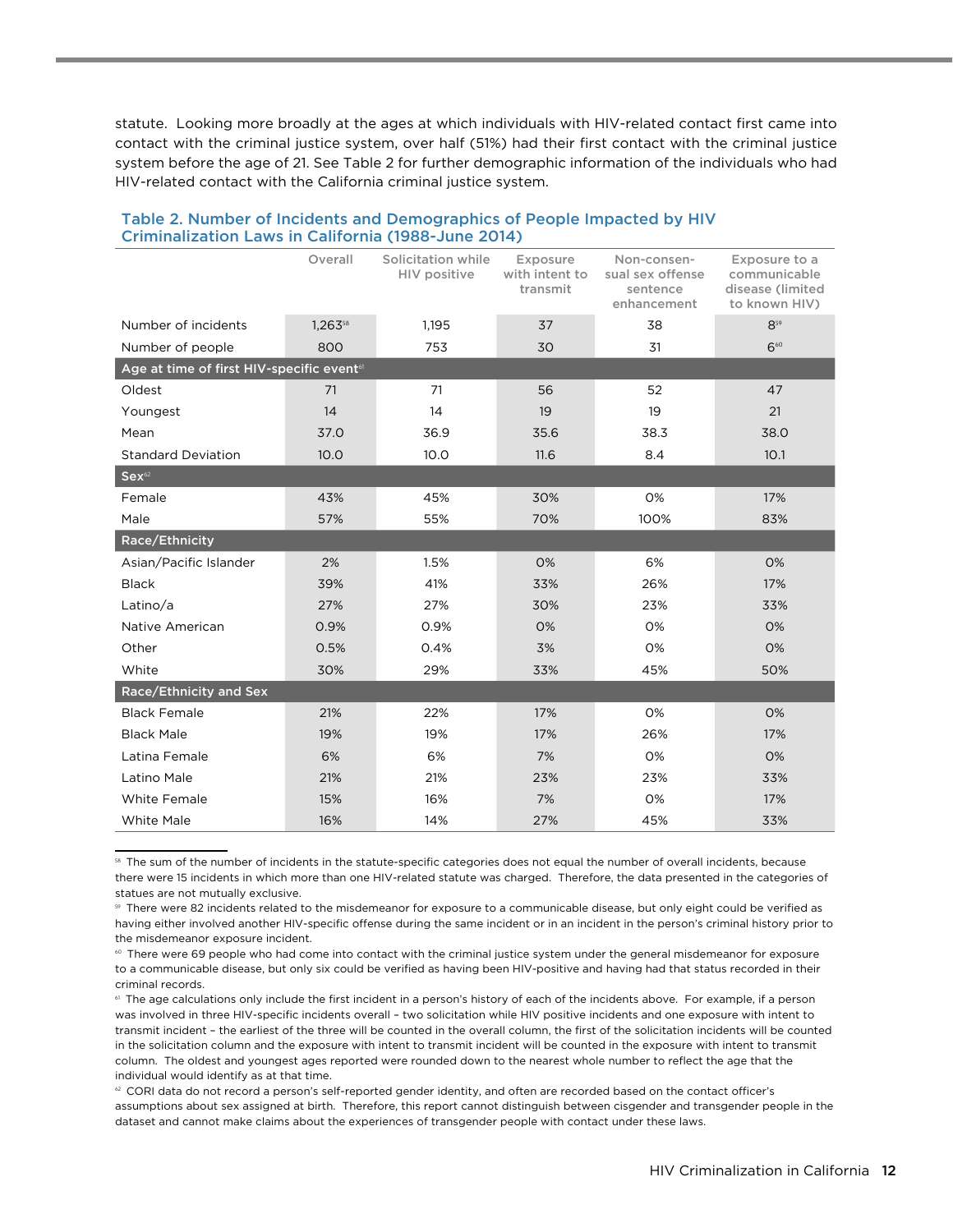Based on the HIV-specific criminal incidents in California where the geographic location was identifiable, individuals had HIV-related contact with the criminal justice system in 40 out of the 58 counties in California. Nearly half (48% or 547 incidents) took place in Los Angeles County. Nine percent of the HIVspecific criminal incidents (104 incidents) took place in Sacramento County. By contrast, 37% of people living with HIV/AIDS in California have lived in Los Angeles County, and 3% lived in Sacramento County.<sup>63</sup> Every other county had five percent or lower of the overall incidents in the state. See Figure 2 indicating counties where HIV criminalization laws have been enforced and Table 3 comparing where HIV criminal laws have been enforced with HIV prevalence by county.





<sup>&</sup>lt;sup>63</sup> Cal. Dep't. of Public Health, Office of AIDS, HIV/AIDS Surveillance Section, California HIV/AIDS Cases by County Cumulative as of December 31, 2013 (2013), <https://www.cdph.ca.gov/data/statistics/Documents/HIVSurveillanceReport2013dxBy2014yrenddata.pdf>.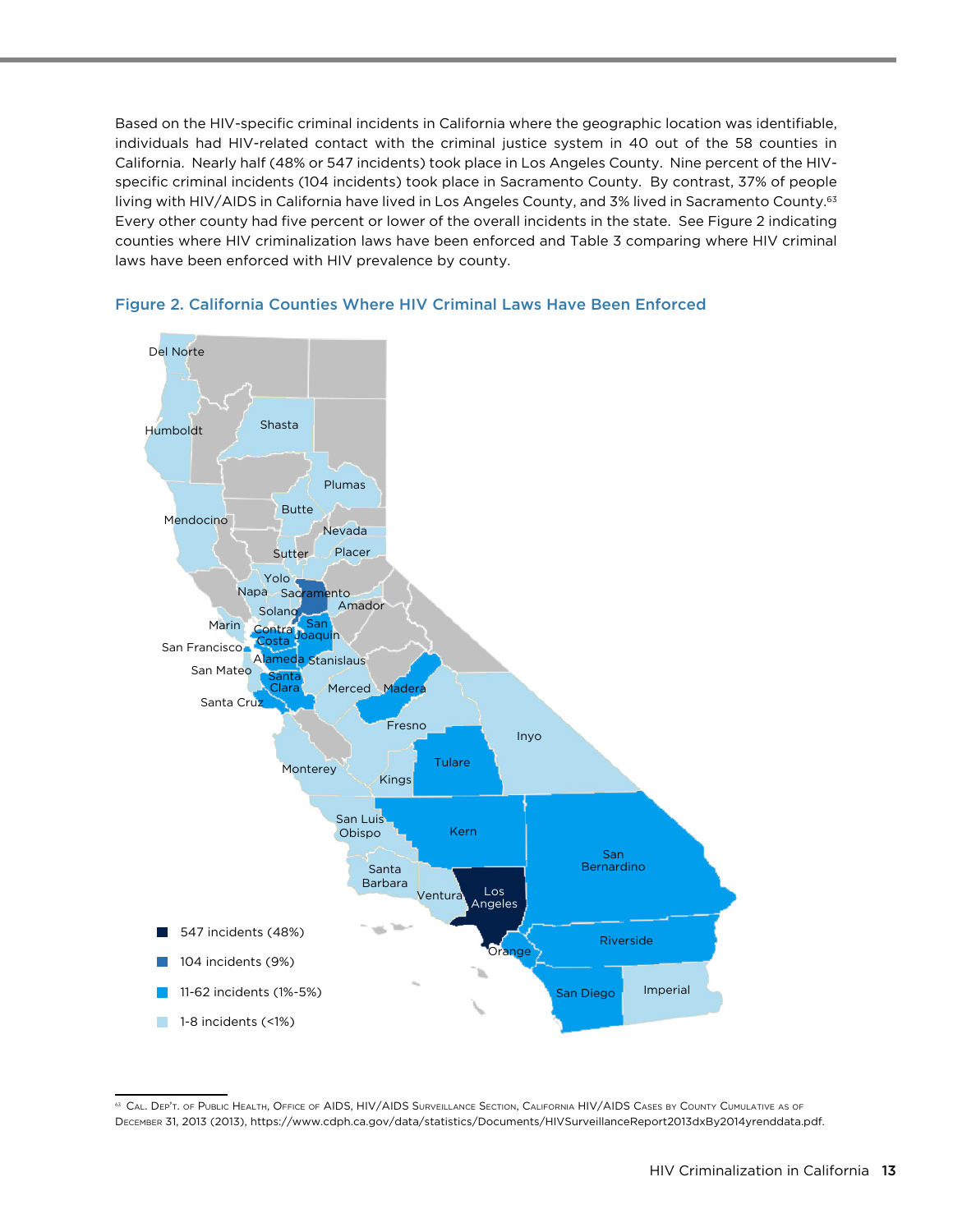| County         | Enforcement (1988-June 2014) | HIV Prevalence (March 1983-December 2014) <sup>64</sup> |
|----------------|------------------------------|---------------------------------------------------------|
| Los Angeles    | 48%                          | 37%                                                     |
| Sacramento     | 9%                           | 3%                                                      |
| Kern           | 5%                           | 1%                                                      |
| San Bernardino | 5%                           | 3%                                                      |
| Madera         | 4%                           | 0.1%                                                    |
| Orange         | 4%                           | 5%                                                      |
| San Francisco  | 4%                           | 16%                                                     |
| Riverside      | 3%                           | 4%                                                      |
| San Diego      | 3%                           | 10%                                                     |
| San Joaquin    | 2%                           | 1%                                                      |
| Alameda        | 2%                           | 5%                                                      |

#### Table 3. California Counties Where HIV Criminal Laws Have Been Enforced Compared with HIV Prevalence Rates by County

# C. CHARACTERISTICS OF EACH CONTACT, INCLUDING CASE OUTCOMES AND SENTENCING INFORMATION

The vast majority (94%) of individuals coming into HIV-related contact with the criminal justice system in California had such contact related to the felony solicitation law. The other statutes were very rarely used by comparison.

Outcomes of the HIV-specific criminal incidents in California were divided into three categories: (1) not charged for any crime,<sup>65</sup> (2) charged for a non-HIV-related crime and (3) charged for an HIV-related crime. In the incidents categorized as charged for a non-HIV-related crime, the defendant was charged for a crime alleged during the incident in question, but not one of the HIV-related crimes, e.g. for solicitation, but not solicitation while HIV-positive. In the incidents categorized as charged for an HIV-related crime, the defendant was charged for one of the three HIV-specific crimes or the misdemeanor exposure to a communicable disease statute, with the communicable disease in those cases having been HIV. In those incidents, the defendant may or may not have also been charged for other non-HIV-related crimes that were alleged in the same incident. See Table 4 for the number and percent of incidents that resulted in each possible category or outcome for HIV-specific incidents in California.

<sup>64</sup> Cal. Dep't. of Public Health, Office of AIDS, HIV/AIDS Surveillance Section, California HIV/AIDS Cases by County Cumulative as of December 31, 2013 (2013), <https://www.cdph.ca.gov/data/statistics/Documents/HIVSurveillanceReport2013dxBy2014yrenddata.pdf>. HIV reporting began in 1983, so prevalence rates are reported from that time forward.

<sup>&</sup>lt;sup>65</sup> "Not charged" included cases that only involved arrests, cases that were transferred to other jurisdictions, cases in which prosecution was deferred to send the defendants to rehab or work programs and cases that were discharged or dismissed.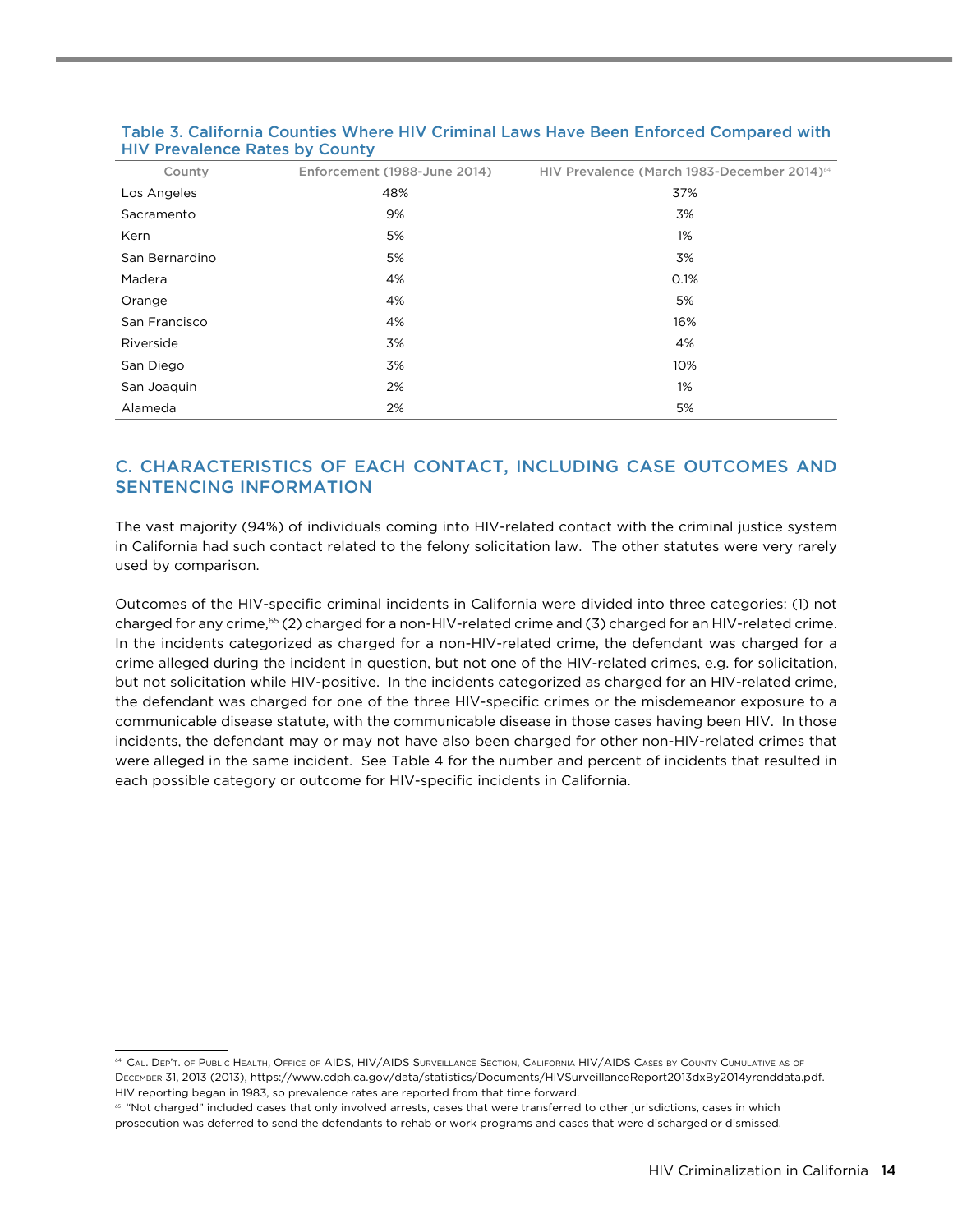|                                                        | Overall | Solicitation<br>while HIV<br>positive | Exposure<br>with intent to<br>transmit | Non-consen-<br>sual sex offense<br>sentence<br>enhancement | Exposure to a<br>communicable<br>disease (limited<br>to known HIV) |
|--------------------------------------------------------|---------|---------------------------------------|----------------------------------------|------------------------------------------------------------|--------------------------------------------------------------------|
| <b>Number of Incidents</b>                             |         |                                       |                                        |                                                            |                                                                    |
| Unknown                                                | 3       | 3                                     | $\Omega$                               | O                                                          | $\Omega$                                                           |
| Not Charged                                            | 547     | 535                                   | 11                                     |                                                            |                                                                    |
| Charged for a non-HIV-<br>specific crime               | 323     | 311                                   | 10                                     | 6                                                          | 1                                                                  |
| Charged for an HIV-specific<br>crime                   | 390     | 346                                   | 16                                     | 31                                                         | 6                                                                  |
| Total                                                  | 1263    | 1195                                  | 37                                     | 38                                                         | 8                                                                  |
| Percent of Incidents (among those with known outcomes) |         |                                       |                                        |                                                            |                                                                    |
| Not Charged                                            | 43%     | 45%                                   | 30%                                    | 3%                                                         | 13%                                                                |
| Charged for a non-HIV-<br>specific crime               | 26%     | 26%                                   | 27%                                    | 16%                                                        | 13%                                                                |
| Charged for an HIV-specific<br>crime                   | 31%     | 29%                                   | 43%                                    | 82%                                                        | 75%66                                                              |

#### Table 3. Outcomes of HIV-Specific Criminal Incidents in California, 1988 - June 2014

Overall, 43% of HIV-specific incidents did not result in any charges being brought, 26% were charged for a non-HIV-related crime, and 31% were charged with an HIV-related crime. Charging rates for HIVrelated offenses were much higher among those incidents that involved allegations of nonconsensual sex offenses.

Nearly every incident in which charges were brought resulted in a conviction (389 out of 390 incidents). Among those with known sentences at the time of conviction, 85% were sent to prison for an average of 29 months, and six percent were sent to jail for an average of four months. Immediate incarceration sentences ranged from one day to 71 years to life.<sup>67</sup> See Figure 3 for outcomes and sentences for HIVspecific convictions in California. Nine percent of all people convicted (and with known sentences) were not sentenced to immediate incarceration. Eight percent of people convicted were given some combination of probation and suspended incarceration sentences that would be enforced if the probation terms were violated. The remaining one percent of people convicted was sentenced to fines, restitution and/or probation without incarceration.

<sup>66</sup> Charging rates among those charged with the exposure to a communicable disease misdemeanor statute may be skewed, because the only incidents that were included in the data set were those that could be confirmed as being related to HIV, which defined the inclusion group as those who were either currently or previously also charged with an HIV-related felony.

<sup>67</sup> In many cases, only one sentence was recorded for an entire incident, in incidents where both HIV-specific and non-HIV-specific charges were brought, the underlying sentences cannot always be disaggregated.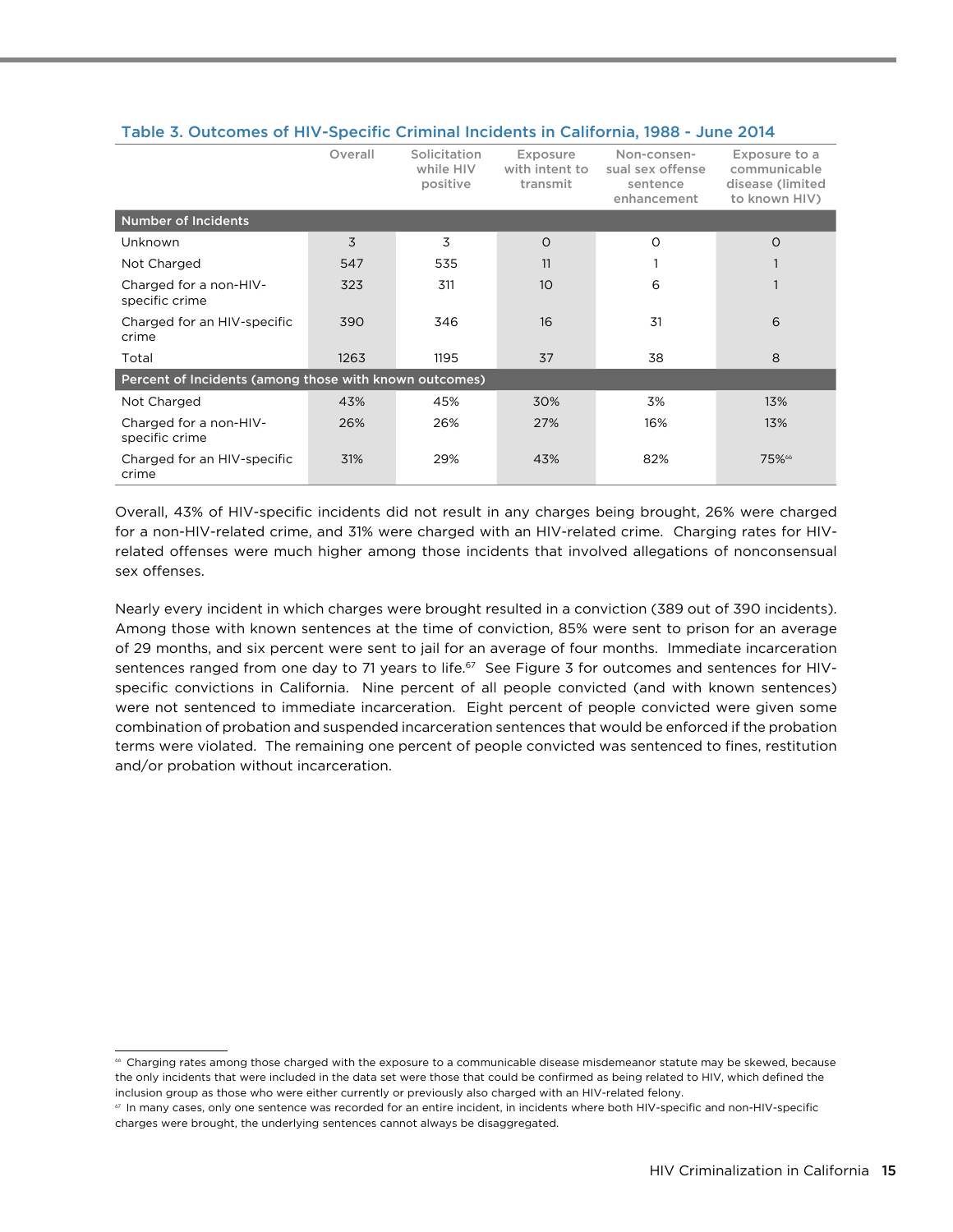Figure 3. Outcomes and Sentences for HIV-Specific Criminal Incidents and Convictions



Lengths of incarceration varied by the underlying crime. People convicted of solicitation while HIVpositive were sentenced to an average of approximately two years, people convicted of exposure to HIV with intent to transmit were sentenced to about four and a half years, those convicted of the sentence enhancement for being HIV-positive while engaging in a nonconsensual sex act received sentences closer to five and a half years.<sup>68</sup> People living with HIV who were convicted of the misdemeanor exposure law were incarcerated for 45 to 90 days. See Table 5 for sentence lengths by offense under California HIV criminalization laws.

<sup>&</sup>lt;sup>68</sup> In many cases, only one sentence was recorded for an entire incident, so the sentence enhancement cannot be disaggregated from the overall sentence that would have also included punishment for the underlying sex offense.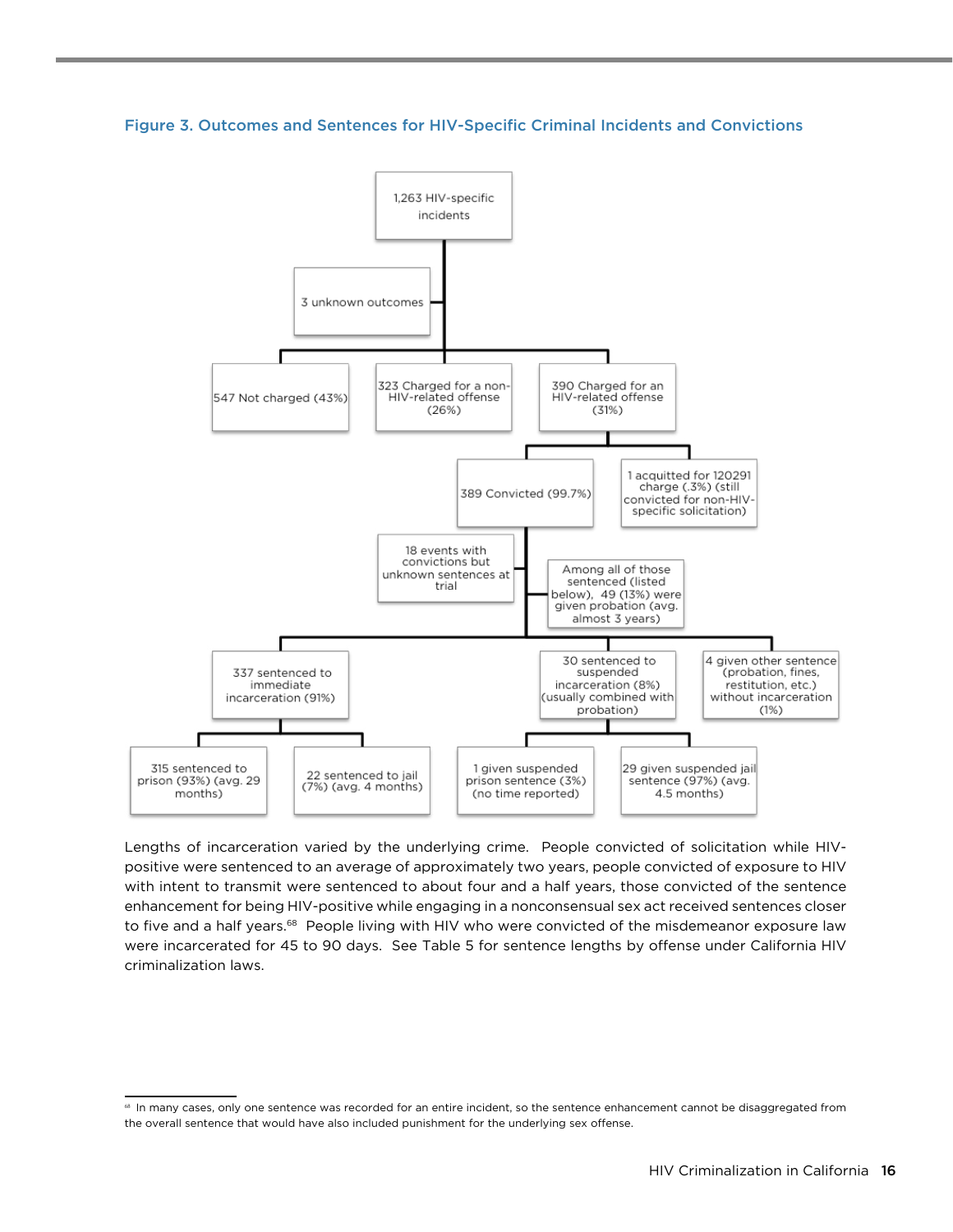#### Table 4. Outcomes of HIV-Specific Criminal Incidents in California, 1988 - June 2014

|                                                                          | Overall               | Solicitation<br>while HIV<br>positive | Exposure<br>with intent to<br>transmit | Non-consen-<br>sual sex offense<br>sentence<br>enhancement <sup>69</sup> | Exposure to a<br>communicable<br>disease (limited<br>to known HIV) |
|--------------------------------------------------------------------------|-----------------------|---------------------------------------|----------------------------------------|--------------------------------------------------------------------------|--------------------------------------------------------------------|
| Median length of incarceration <sup>70</sup>                             | 16 months             | 16 months                             | 36 months                              | 72 months                                                                | 3 months                                                           |
| Mean length of incarceration <sup>70</sup>                               | 27.2 months           | 22.8 months                           | 53.2 months                            | 66.8 months                                                              | 2.6 months                                                         |
| <b>Standard Deviation</b>                                                | 21.7 months           | 14.9 months                           | 24.3 months                            | 32.5 months                                                              | .75 months                                                         |
| Shortest Sentence                                                        | 1 day                 | 1 dav                                 | 36 months                              | 6 months                                                                 | 1.5 months                                                         |
| Longest Sentence                                                         | 852 months<br>to life | 300 months<br>to life                 | 96 months                              | 852 months to<br>life                                                    | 3 months                                                           |
| Number of convictions with<br>known immediate incarceration<br>sentences | 337                   | 299                                   | 8                                      | 27                                                                       | 3                                                                  |

## D. PRELIMINARY EVIDENCE OF DISPROPORTIONATE REPRESENTATION OF **SUBGROUPS**

When comparing the overall demographics of the individuals who came in contact with the system based on their HIV status to those diagnosed with HIV in California, $\eta$  patterns emerge that indicate that certain groups of individuals may have been disproportionately affected by the implementation of these laws. For example, White men made up 40% of the population of people diagnosed with HIV in California, but only 16% of those who had contact with the criminal justice system related to their HIV status. On the other hand, Black women and White women made up 4% and 3% respectively of the population of people diagnosed with HIV in California, but 21% and 15% respectively of the population of people who had contact with the criminal justice system related to their HIV status. See Figure 4 for a comparison between HIV prevalence data in California and individuals who had HIV-related contact with the California criminal justice system.

#### Figure 4. Comparison of HIV Prevalence in California with People who had Contact with the Criminal Justice System in California Related to their HIV Status, by Race/Ethnicity and Sex



Proportion of the CA Population Who Had HIV-related Contact with the Criminal Justice System Proportion of the CA Population Diagnosed with HIV

<sup>69</sup> Often sentences are reported for an entire case, and not divided out by each charge. Therefore, sentences for the sex offense enhancement generally include the sentence for the underlying sex crime as well.

 $\infty$  Only includes convictions that sentenced the defendant to immediate incarceration in jail or prison (not a suspended sentence). For the purposes of calculating means and medians, the sentences that included a life term were excluded.

<sup>71</sup> Diagnosis data were obtained from the CDC Atlas 2012 data. *See* Centers for Disease Control & Prevention, NCHHSTP Atlas (2015), [http://gis.cdc.gov/GRASP/NCHHSTPAtlas/main.html.](http://gis.cdc.gov/GRASP/NCHHSTPAtlas/main.html) While the CORI data span 1988 to 2014, the population of people living with HIV has increasingly included women and racial minorities over time. Therefore, using 2012 data as a comparator is likely to only underestimate any differential patterns seen towards women and racial/ethnic minorities.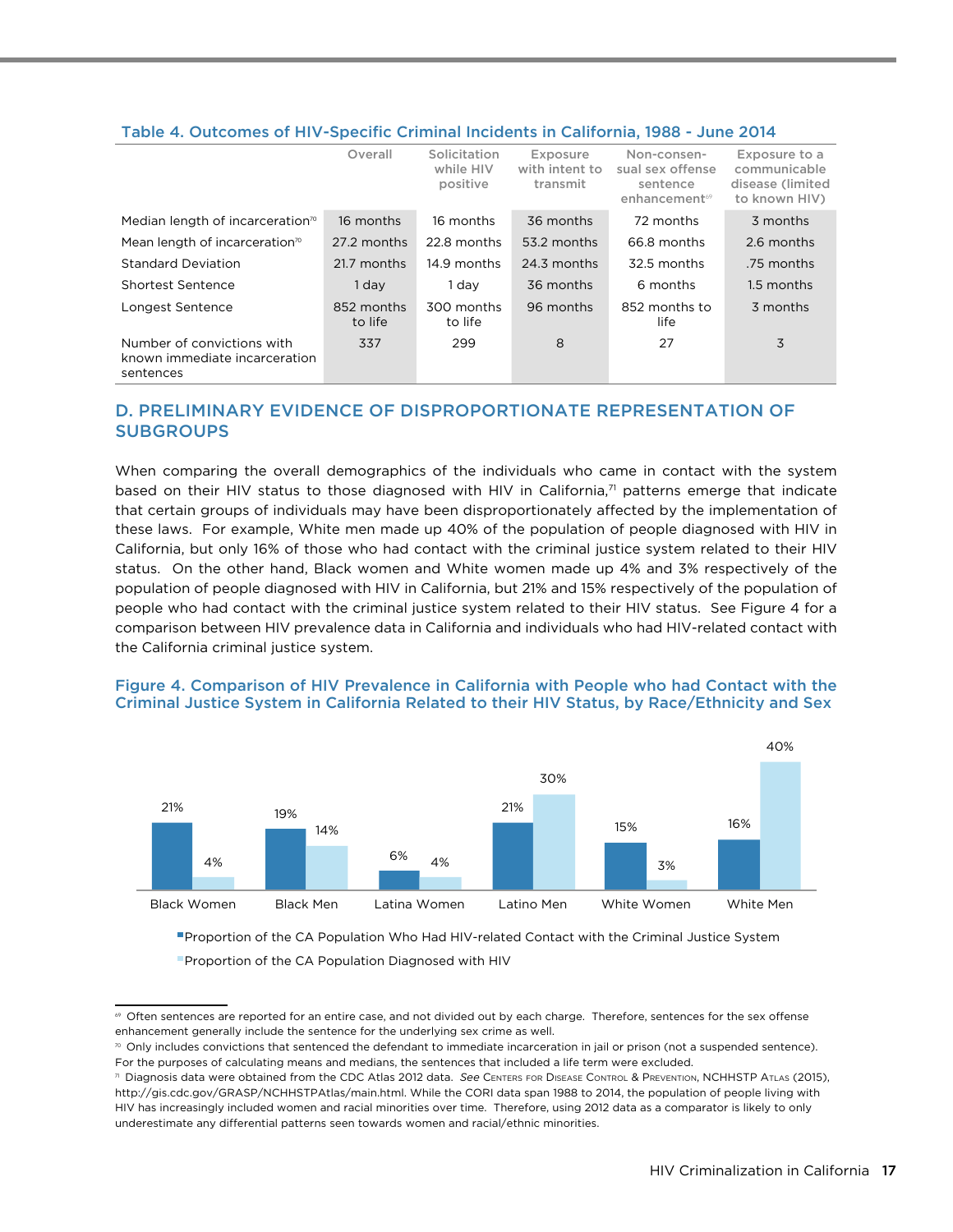There also appeared to be differential patterns by race/ethnicity and sex when analyzing who came in contact with the system more than once related to their HIV-positive status. The majority of individuals (72%) only had contact with the criminal justice system in one incident related to their HIV. See Table 6 for the number of HIV-specific incidents for each individual among those who had HIV-related contact with the California criminal justice system.

| Number of HIV-specific criminal incidents | Number of People | Percent of People |  |  |  |
|-------------------------------------------|------------------|-------------------|--|--|--|
|                                           | 578              | 72%               |  |  |  |
| 2                                         | 111              | 14%               |  |  |  |
| 3                                         | 52               | 7%                |  |  |  |
| 4                                         | 31               | 4%                |  |  |  |
| 5 or more                                 | 28               | 4%                |  |  |  |
| Total                                     | 800              | 100%              |  |  |  |

Table 6. Number of HIV-specific incidents for each individual who had contact with the criminal justice system related to their HIV

Black men and Black women were significantly more likely than White men to come into contact with the system repeatedly based on their HIV status.<sup>72</sup> Black men and Black women accounted for 19% and 17% respectively of those who had one incident, but 25% and 23% respectively of those who had multiple incidents. Conversely, White men made up 18% of those who had one HIV-specific criminal incident and only 9% of those who had more than one HIV-specific criminal incident. See Figure 5 for a comparison between those who came into contact with the California criminal justice system, related to their HIVstatus, once as opposed to multiple times.





When analyzing case outcomes by race/ethnicity and sex, across all types of charges, White men were significantly more likely to be released and not charged (in 60% of their HIV-specific criminal incidents) than expected, and Black men (36%), Black women (43%) and White women (39%) were significantly less likely to be released and not charged.<sup>73</sup> These charging differentials were even starker among sex workers, or individuals who were assumed to be engaged in sex work under the solicitation while HIVpositive statute. White men were not charged in 70% of cases, while all others were not charged in 37% to 47% of solicitation incidents. This is significantly more frequently than would be expected given the demographic representation of white men in the overall sample, and as compared to the charging rates

 $^n$  The significant associations between race/ethnicity/sex and one versus more than one HIV-specific incident were tested using chi square tests of independence and between group differences were tested using F-test statistic and with Bonferroni post-hoc tests. All reported differences significant at the p<.05 level.

 $73$  All association tests using chi2 test of independence were significant, p.  $\leq$  05.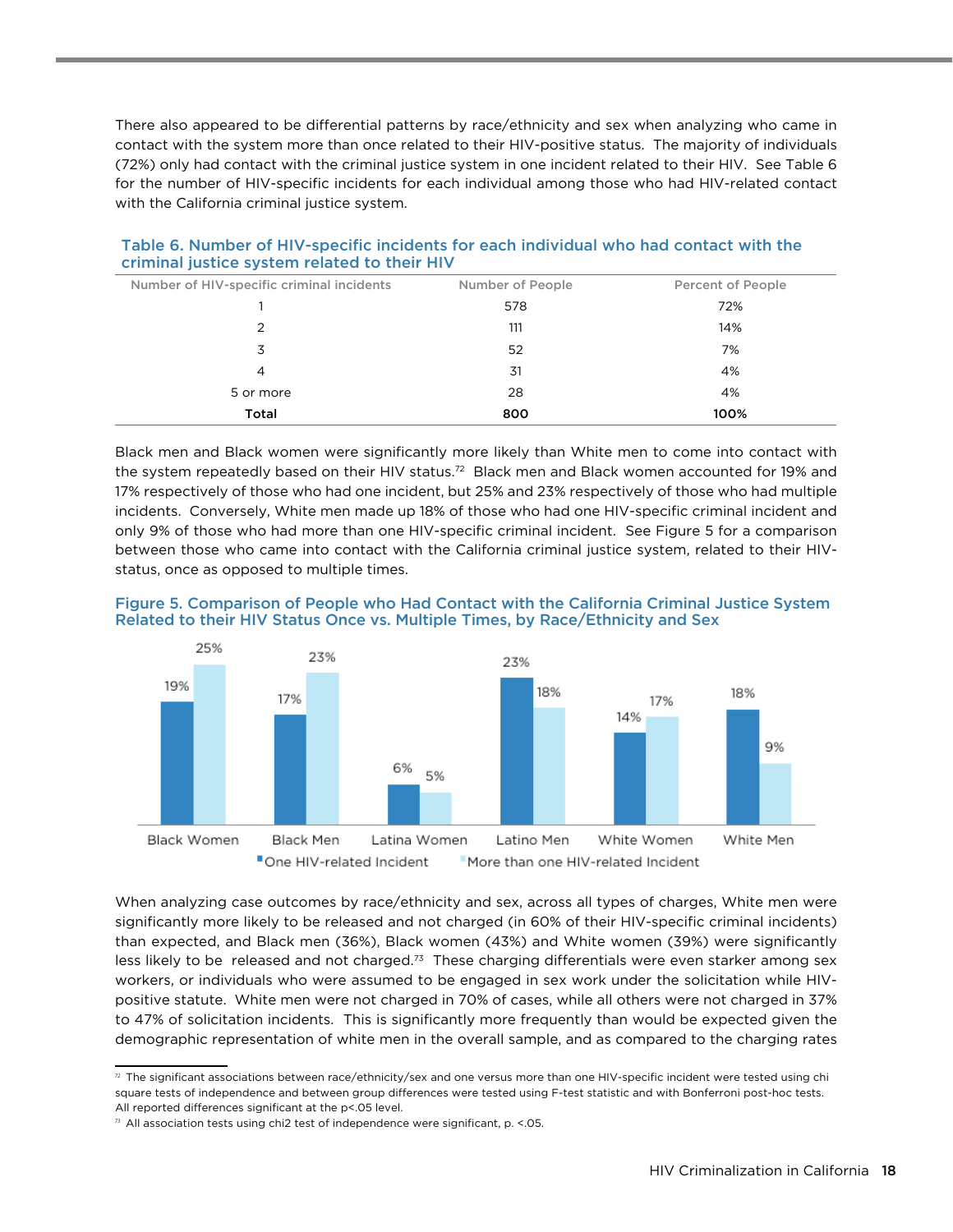of other racial/ethnic/sex groups.74 White men were also significantly less likely to be charged with an HIV-related crime in solicitation incidents than expected. White men were charged with an HIV-related crime in 12% of solicitation incidents, while all others were charged 29% to 33% of the time. See Figure 6 for a demographic breakdown of charging rates under California's solicitation while HIV-positive offense.



Figure 6. Charging Rates in Solicitation while HIV-Positive Incidents, by Race/Ethnicity and Sex

<sup>74</sup> The racial/ethnic categories of Asian/Pacific Islander, Native American and Other were excluded from comparative analyses because of their small sample sizes.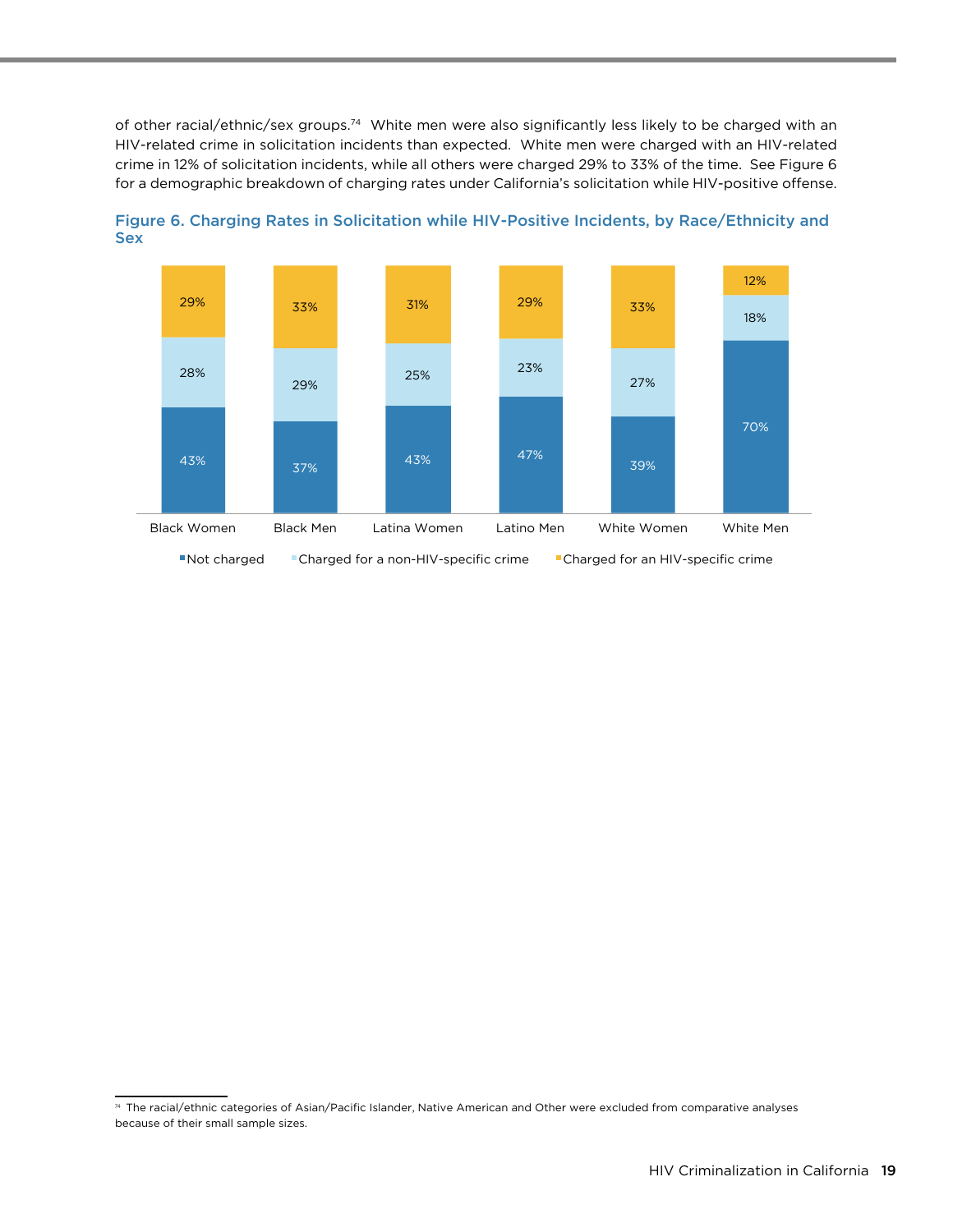# . . . . . . . LIMITATIONS

This research has several limitations related to the nature of CORI data. CORI relies upon data entered by law enforcement agencies, prosecuting agencies, and criminal courts throughout the state. Because entries are not uniform throughout the records, deciphering the data required a time-intensive process. With some records, making a determination about CORI data required a case-by-case determination which was followed by secondary confirmation by another member of the research staff. To the extent that data remained undecipherable or unclear, they were excluded from analysis.

Another significant limitation to these data was the lack of information regarding sexual orientation and gender minority status. Because sexual orientation and gender identity data are not collected by the California Department of Justice, these data were not a part of CORI data. Given the disproportionate impact HIV infection has on gay and bisexual men and transgender women, this gap in the data is significant.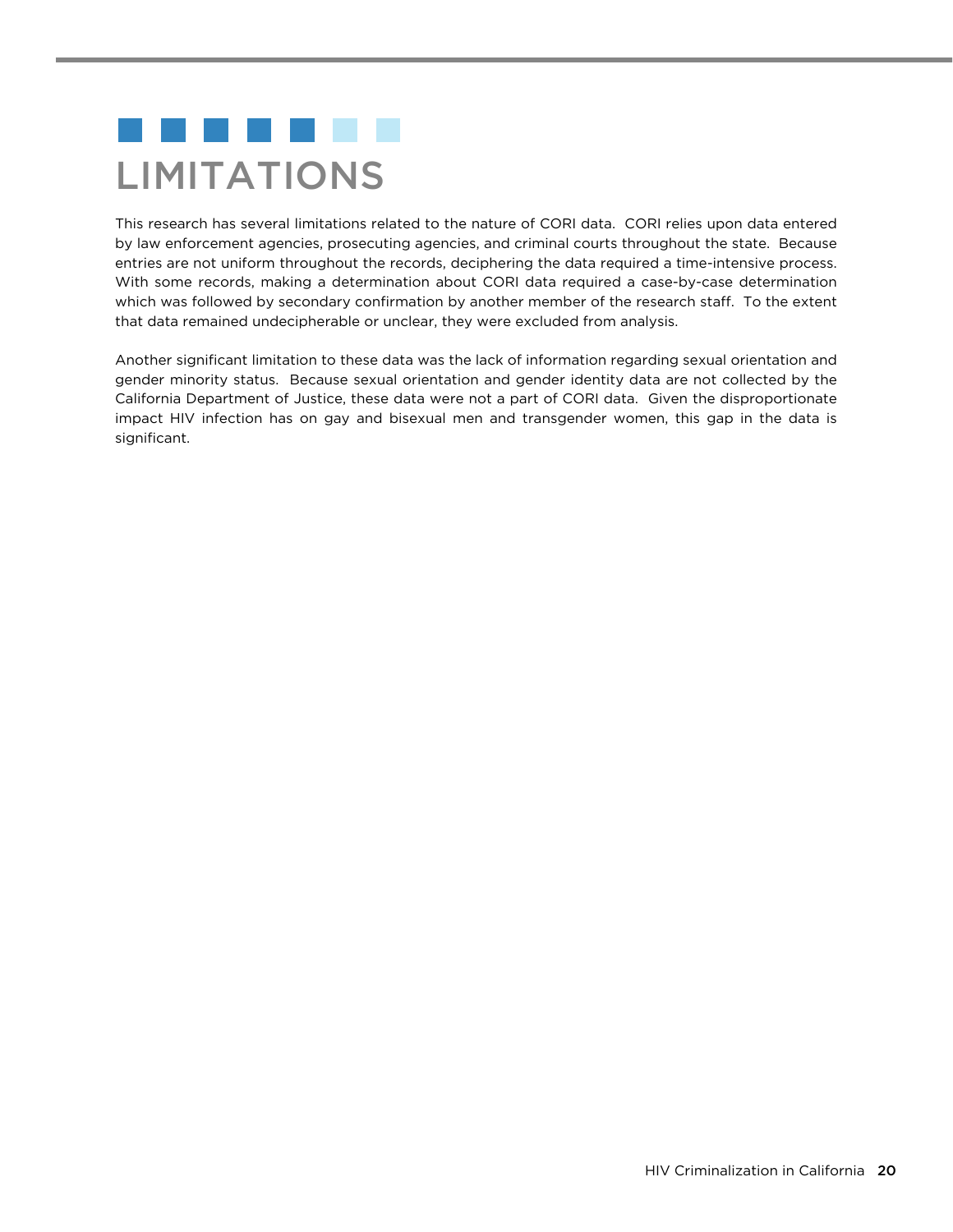# . . . . . . . RESEARCH, LAW AND POLICY IMPLICATIONS

These CORI data provide a snapshot of how HIV criminalization laws have been enforced in California and further understanding of the ways that a person's HIV-positive status impacts interactions with law enforcement. Data suggest there may be ways in which specific communities, whether defined by geography, race/ethnicity, sex at birth, or sex worker or suspected sex worker status, may or may not be experiencing a disproportionate impact with regard to these laws.

These data greatly underscore what remains unknown about the enforcement of HIV criminalization laws. One of the original estimates of the impact of HIV criminalization nationally counted a little over 300 cases over a period of 15 years.75 More recently, a journalist compiled a database after identifying 1,352 records covering 19 states' HIV criminalization laws since 2003, only a handful of which were California cases.76 The fact that California has had 1,263 incidents alone is an indication that existing estimates of national HIV criminalization rates may be highly underestimated. It may be worthwhile to evaluate whether other states have similar data sets that would be available for similar research purposes in order to calculate a more precise national estimate.

Enforcement data in California also highlight a gap in the body of research examining HIV criminalization laws. The central rationales for HIV criminal laws are to deter "bad actors" who willfully transmit HIV and to aid public health goals of controlling the spread of the disease. In the case of California, the majority of individuals who are affected by HIV criminalization laws are affected on the basis of the felony solicitation offense. It is unclear whether sex workers are disproportionately implicated in the transmission of HIV, intentionally or unintentionally, and, therefore, whether the statute is effectively deterring this highly impacted subpopulation. Currently, most research attempting to link these laws to HIV outcomes has not focused on individuals engaged in or those suspected to be engaged in sex work.<sup>77</sup>

Future lines of inquiry include analysis of offenders' entire criminal history, to better understand incidents involving HIV-related criminalization in the context of other criminal incidents. This will help to gain an understanding of the context in which these observed incident rates are occurring. Efforts to identify and evaluate further disparities in lengths of sentences should be contemplated, including analysis which may reveal any existing correlations between known HIV-positive status and the length of sentences after such knowledge is gained by players within the criminal justice system and demographic trends, if any.

In order to better understand the impacts of these laws and the population disparities we observed, future research could move beyond law enforcement and sentencing rates. In particular, it would be useful to understand how people who have been arrested under these statutes have experienced that process of law enforcement contact and the mental health, emotional, and structural consequences of those experiences. Both quantitative and qualitative studies with those that have had interactions with the California criminal justice system on HIV-related offenses would be useful in exploring these questions.

<sup>&</sup>lt;sup>75</sup> Zita Lazzarini, Sarah Bray, & Scott Burris, *Evaluating the Impact of Criminal Laws on HIV Risk Behavior*, 30 J. L. MED. & ETHICS 239, 245 (2002).

<sup>76</sup> Hernandez, *supra* note at 51. Available at <http://www.propublica.org/article/how-we-built-our-hiv-crime-data-set>.

 $^{\eta}$  Ctr. for Interdisciplinary Research on AIDS at Yale University, Criminalization of HIV Non-Disclosure, Exposure & Transmission Working Group, Resolution: Calling for Research on the Impact of the Criminalization of HIV Exposure on Women (2015), available upon request; *but see* Carol L. Galletly & Zita Lazzarini, *Charges for Criminal Exposure to HIV and Aggravated Prostitution Filed in the Nashville,Tennessee Prosecutorial Region 2000-2010*, 17 AIDS & Behavior 2624 (2013).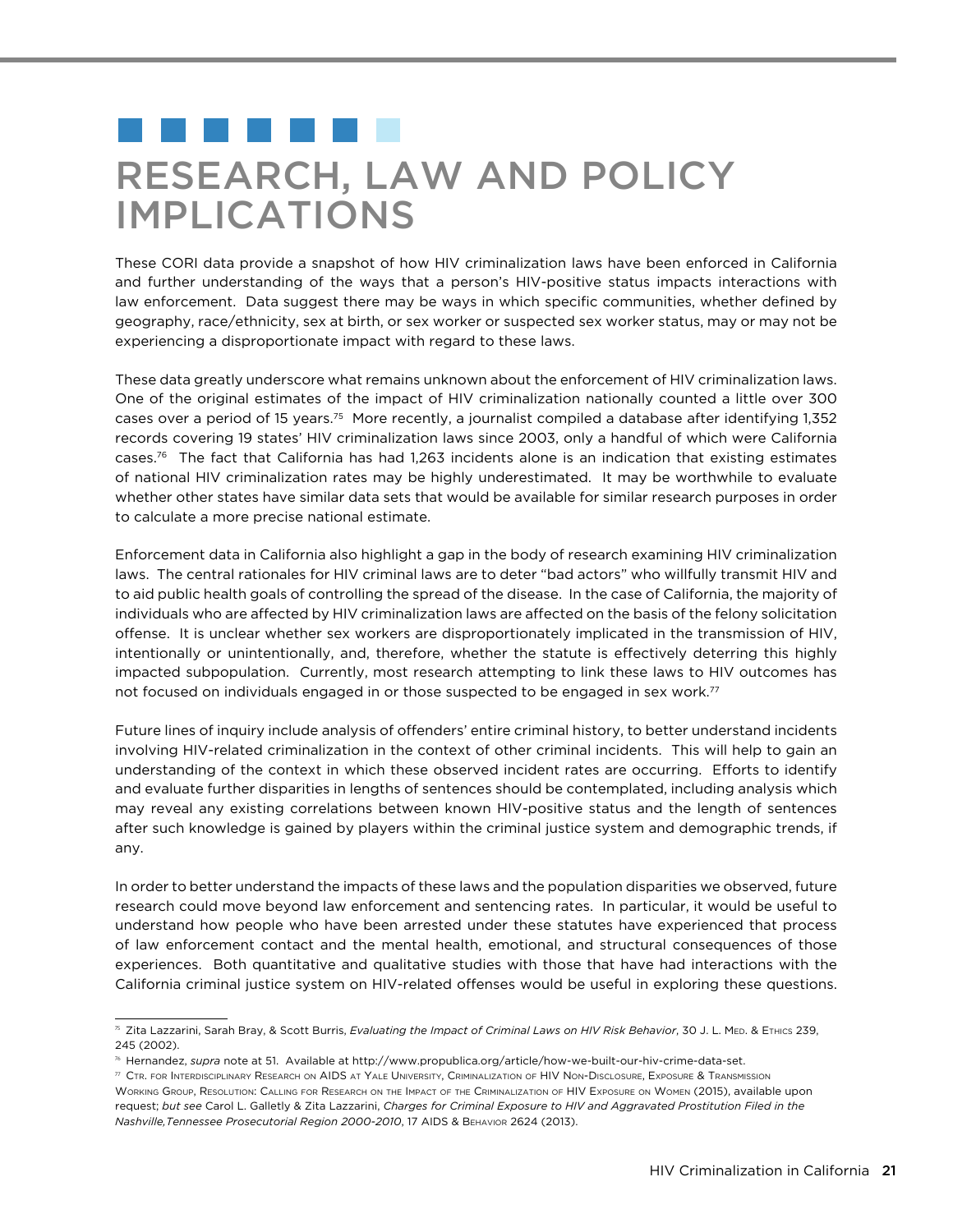The use of these additional methods would also offer the added benefit of gaining representation of the distinct experiences of gender and sexual minorities living with HIV who have engaged with California's criminal justice system since we do not otherwise have sufficient data to determine to what degree LGBT populations are impacted by these laws. We do know that other research and policy organizations have taken note of disparities in the policing of LGBT communities<sup>78</sup> and the policing of transgender women<sup>79</sup> especially. So this type of research would be useful in adding dimension to what we already know.

Though the data point to some race- and sex-based disparities in the application of these laws, the data do not provide an explanation of the root cause of these disparities. For example, the disparities could be a function of existing disproportional rates in different racial groups engagement in solicitation,<sup>80</sup> vulnerability of sex workers to law enforcement surveillance (compared to other forms of sexual activity), and/or problems with the use of discretion within policing and prosecution of crimes. Further, while there are no reliable data on demographics of sex workers in California, it is understood that sex work is a female-dominated profession, and therefore a combination of the sex-specific nature of this field of work and the high likelihood of sex workers being targeted by police may explain the trends of over representation of women affected under these laws. Future research is needed to better pinpoint the factors leading to these race and sex differences in interactions under these laws. Identifying the root cause(s) would then lead to data-informed policy interventions. Such interventions may include evaluating and augmenting police and prosecutors' knowledge regarding HIV. An example of this kind of effective collaboration involves a former state-wide law enforcement practice involving the use of possession of condoms as evidence of solicitation. In San Francisco, the District Attorney enacted a department-wide policy stating that condoms would no longer be used as evidence of prostitution.<sup>81</sup> This would make it so individuals would not have to choose between protecting their health and the health of others and the risk of being arrested as a result of carrying condoms. The policy was, in essence, a way to recognize that public health messaging around HIV should be relevant in the context of the criminal justice system.

Because the majority of prosecutions in the data came under the felony solicitation statute, we look to Cal. Penal Code § 647f to determine whether there are possible law and policy implications stemming from these data. In particular, we note that many advocates for the rights of those living with HIV have indicated that the Penal Code should be challenged. The differential prosecution rates based on race and sex among solicitation while positive incidents may indeed imply a possibly viable Equal Protection challenge to Cal. Penal Code § 647f. However, it is useful to note that previous challenges to criminal penalties, including the death penalty, based on disparate impacts by race and sex have withstood Constitutional challenges.82 There is nothing in the data to suggest that a legal challenge to Cal. Penal Code § 647f is more likely to succeed as a result of these data given that all previous legal arguments used to challenge HIV criminalization statutes have been overruled by state courts, including allegations that these laws were violating the Fourth Amendment by permitting an unreasonable search, violating due process, violating the Eighth Amendment right to be free from cruel and unusual punishment and violating Equal Protection under the law.

<sup>78</sup> *See* Catherine Hanssens, Aisha C. Moodie-Mills, Andrea J. Ritchie, Dean Spade, and Urvashi Vaid, *A Roadmap for Change: Federal Policy Recommendations for Addressing the Criminalization of LGBT People and People Living with HIV*, New York: Center for Gender & Sexuality Law at Columbia Law School (2014).

<sup>79</sup> *See* Frank H. Galvan, Mohsen Bazargan, Interactions of Latina Transgender Women with Law Enforcement (2012), [http://](http://williamsinstitute.law.ucla.edu/wp-content/uploads/Galvan-Bazargan-Interactions-April-2012.pdf) [williamsinstitute.law.ucla.edu/wp-content/uploads/Galvan-Bazargan-Interactions-April-2012.pdf.](http://williamsinstitute.law.ucla.edu/wp-content/uploads/Galvan-Bazargan-Interactions-April-2012.pdf)

<sup>80</sup> *See* Donna M. Hughes, Race and Prostitution in the United States *passim* (2005), *available at* [http://bit.ly/1R6M0zB;](http://bit.ly/1R6M0zB) Urban Justice Center, Behind Closed Doors: An Analysis of Indoor Sex Work in New York City 30 (2005), *available at* [http://sexworkersproject.org/](http://sexworkersproject.org/downloads/BehindClosedDoors.pdf) [downloads/BehindClosedDoors.pdf](http://sexworkersproject.org/downloads/BehindClosedDoors.pdf); Urban Justice Center, Revolving Door: An Analysis of Street-Based Prostitution in New York City 29 (2003), *available at* [http://sexworkersproject.org/downloads/RevolvingDoor.pdf.](http://sexworkersproject.org/downloads/RevolvingDoor.pdf)

<sup>81</sup> Seth Hemmelgarn, *Breaking: DA agrees to new condoms policy*. Bay Area Reporter (2013), [http://ebar.com/news/article.](http://ebar.com/news/article.php?sec=news&article=68698) [php?sec=news&article=68698.](http://ebar.com/news/article.php?sec=news&article=68698)

<sup>82</sup> *McCleskey v. Kemp*, 481 U.S. 279 (1987)(finding that absent discriminatory purpose, the disparate impact of capital punishment on Georgia's racial minorities did not violate the Equal Protection Clause).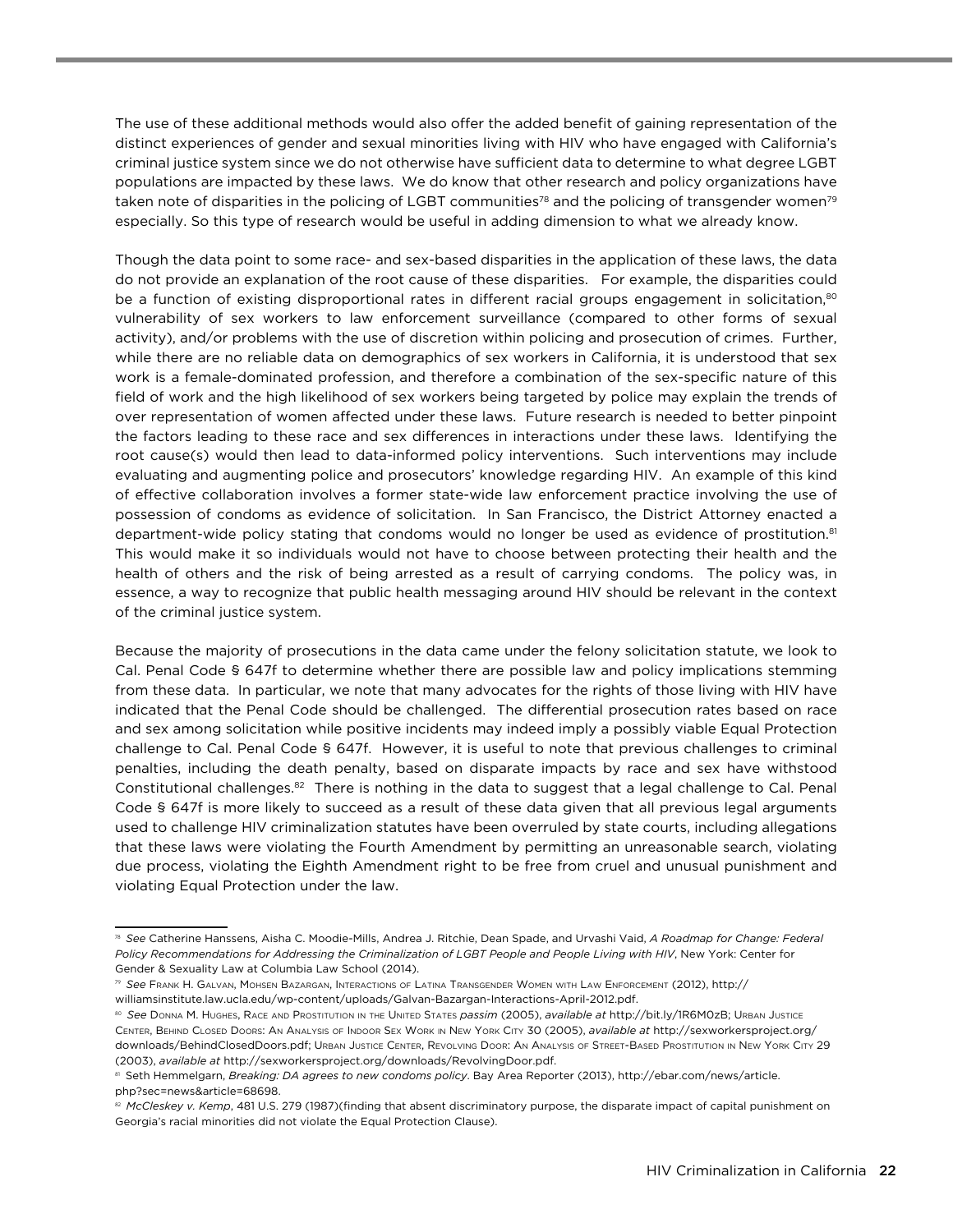# a kacamatan ing Kabupatèn Kabupatèn Kabupatèn Kabupatèn Kabupatèn Kabupatèn Kabupatèn Kabupatèn Kabupatèn Kabu **CONCLUSION**

These data provide insight into the enforcement of HIV criminalization laws in California. Since the inception of these laws, at least 800 Californians have been directly affected by them. Because these data are comprehensive and include basic demographic data, we have gained some ability to describe people living with HIV who have had HIV-related contact with the California criminal justice system. Further analysis of the data may explain the context in which these criminal incidents are occurring and disparities may be observed in the length of sentences. Future research, beyond enforcement data, is needed to understand the observed population disparities and what factors may have led to differences based on race and sex. These data do not provide insight into the lived experiences of those individuals who have come into contact with law enforcement on the basis of HIV criminal laws and the impact (i.e. emotional, mental health, structural consequences) of such interactions. Also, these data do not include information regarding sexual and gender minority status. Thus, utilizing additional methods of research will be useful in advancing research in this field.